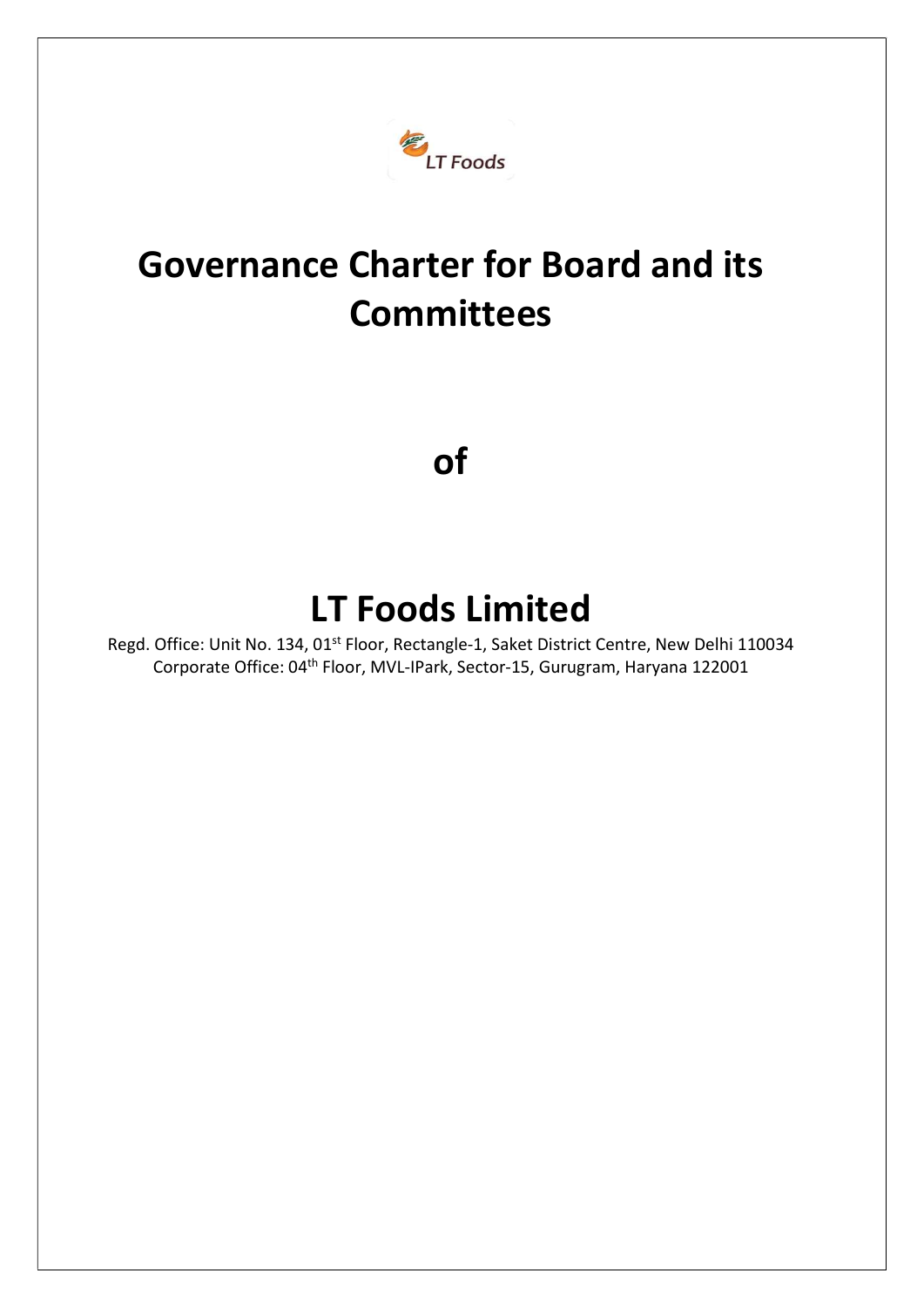#### Fundamentals of LT Foods Limited

LT Foods is into Consumer Food Business for the last 70 years that is a leading player in the specialty rice and rice food products and organic business across the globe, delivering the finest quality and taste experiences to its consumers across various countries. The Company is listed on two Stock Exchanges in India, namely, BSE Limited and National Stock Exchange of India Limited.

#### Corporate Vision

LT Foods' vision is to be a leading Indian origin food company with global presence in specialty rice, ricebased food, organic food and complementary categories that creates sustainable business growth, has a positive impact on society and creates value for its internal as well as external stakeholders.

#### LT's Foundation Documents

- a. The Memorandum of Association; and
- b. The Articles of Association.

The Memorandum of Association and Articles of Association sets out the foundation of the Company, on which it operates. The Memorandum of Association governs the relationship between the Company and the public at large and sets out the Objects of the Company, while Articles of Association govern the internal management of the Company. The Memorandum and Articles of Association of the Company have been amended, as and when it was necessary, with the approval of shareholders.

#### Company Structure

The Board of Directors ('the Board') are responsible for the management, general affairs, direction and performance of the Company. The Board has been vested with the requisite powers, authorities and duties as per the provisions of the Companies Act, 2013 ("the Act"), SEBI Listing Regulations 2015 and the Articles of Association of the Company.

Executive and Non-Executive Directors are members of the Board and share the overall responsibility of the strategic direction of the Company. The Executive Directors have additional responsibilities for the operation of the Company's business. The Non-Executive Directors who are Independent Directors discharge their role as such in accordance with the Act and the provisions of the Securities and Exchange Board of India (Listing Obligations and Disclosure Requirements) Regulations, 2015 (SEBI Listing Regulations, 2015) as amended from time to time respectively.

#### Company Policies

The Company has developed and adopted a set of policies to provide mandatory rules designed to ensure consistency in key areas within the operations of the Company. These Policies are applicable across all Units / Branches and they govern the principles and practices of how the Company runs its business.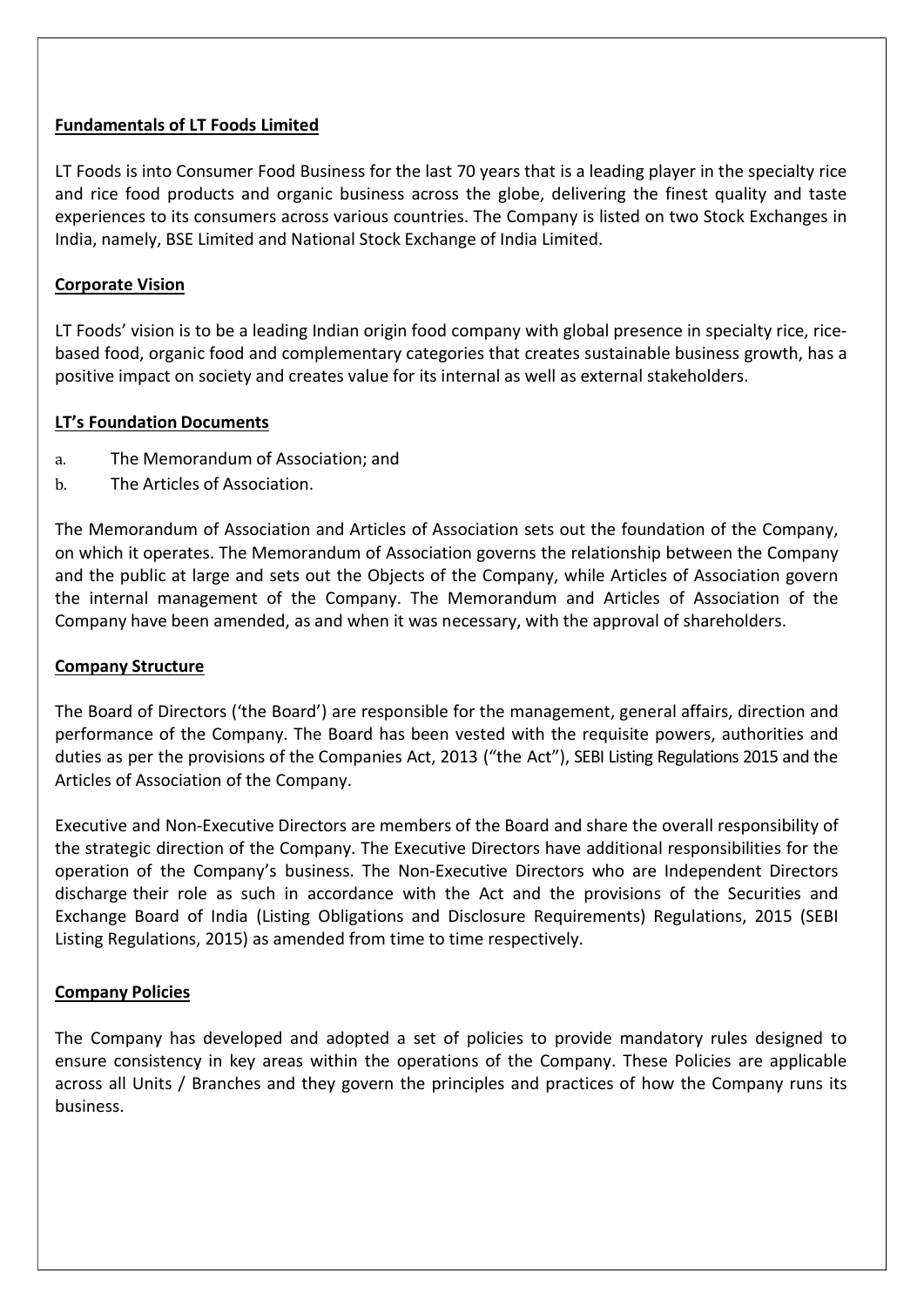## 1. The Board

## 1.1. Role of the Board

The role of the Board is that of a guardian and trustee of the Company's interests. The Board has the final responsibility for the management, direction and performance of the Company and its business. In all its dealings and decision making, the Board shall consider the interests of the Company as a whole, the interest of its shareholders, employees, consumers, customers, suppliers, Government and all other stakeholders together with Company's social and legal responsibilities in the communities in which it operates and to the responsibility towards the environment. The Board shall exercise objective and independent judgment and shall be collectively responsible for the long-term success of the Company.

## 1.2. Board Composition

The composition of the Board as a whole shall be commensurate with the size of the Company, its portfolio and geographical spread, where the balance between skills and experience is an optimal one. The composition of the Board shall enable the Board to discharge its responsibilities and provide effective leadership to the business. The composition of the Board shall be such that the members are able to act critically and independently of one another and without any particular interest.

The Board shall ordinarily comprise of atleast six directors with majority of Non-Executive Independent Directors and at least one Woman Independent Director.

## 1.3. Board Powers

As per the Act, the Board of Directors of a Company shall exercise the following powers on behalf of the Company by means of resolutions passed at meetings of the Board, namely:

- (a) To make calls on shareholders in respect of monies unpaid on their shares;
- (b) To authorize buy-back of securities under section 68;
- (c) To issue securities, including debentures, whether in or outside India;
- (d) To borrow monies;
- (e) To invest the funds of the Company;
- (f) To grant loans or give guarantee or provide security in respect of loans;
- (g) To approve financial statement and the Board's report;
- (h) To diversify the business of the Company;
- (i) To approve amalgamation, merger or reconstruction;
- (j) To take over a company or acquire a controlling or substantial stake in another company;
- (k) Any other matter which may be prescribed through the Act or Rules made thereunder.

Provided that the Board may, by a resolution passed at a meeting, delegate to any committee of Directors, the Managing Director, the Manager or any other principal officer of the Company or in the case of a Branch office of the Company, the principal officer of the Branch office, the powers specified in clauses (d) to (f) on such conditions as it may specify.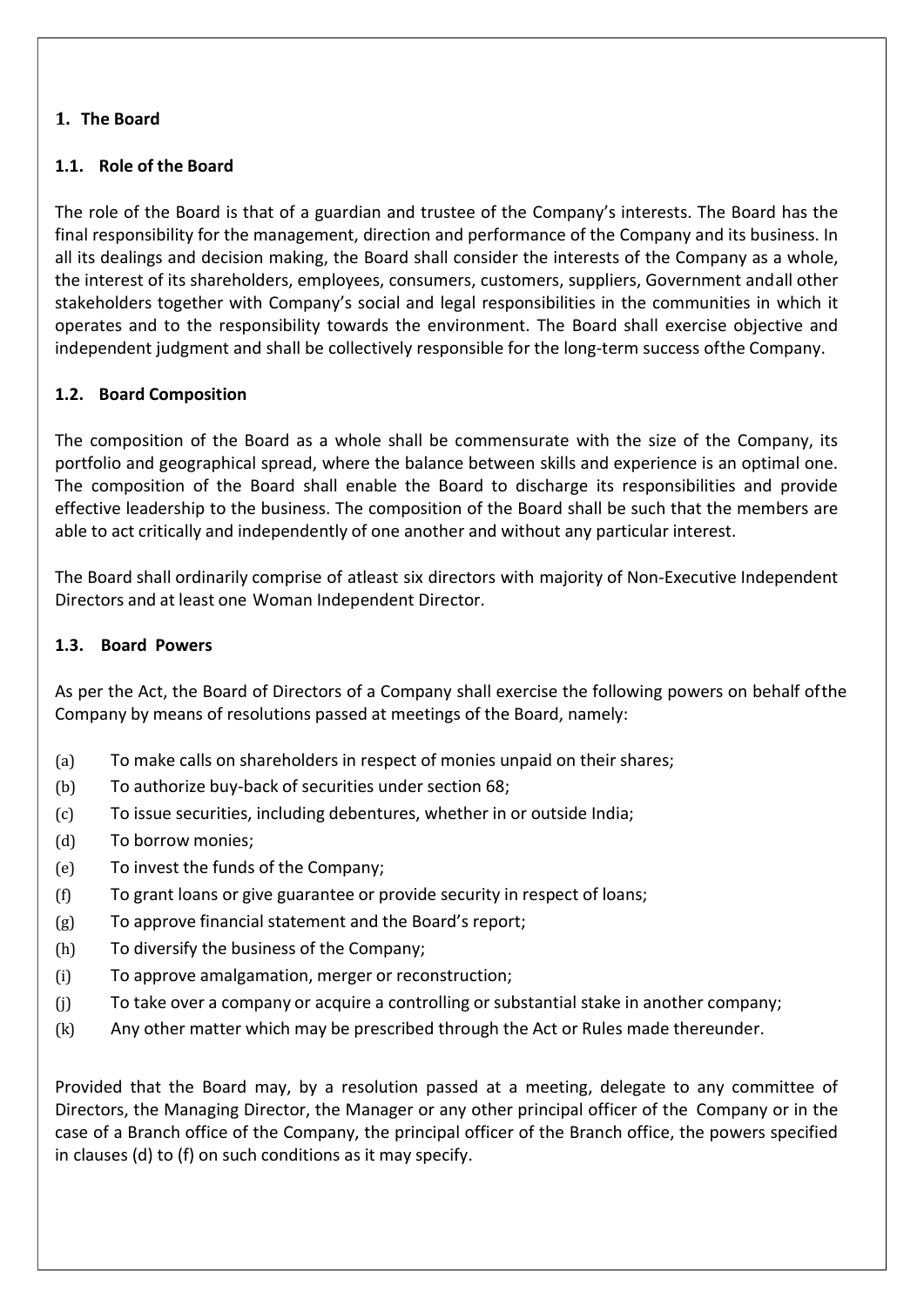## 1.4. Responsibilities and Duties of the Board

The responsibilities of the Board of Directors as a whole, flow from the Act, the Memorandum and Articles of Association and the SEBI Listing Regulations, 2015. These responsibilities shall inter-alia include:

- a. Reviewing and guiding corporate strategy, major plans of action, risk policy, annual budgets and business plans; setting performance objectives; monitoring implementation and corporate performance; and overseeing major capital expenditures, acquisitions and divestments.
- b. Monitoring the effectiveness of the company's governance practices and making changes as needed.
- c. Selecting, compensating, monitoring and, when necessary, replacing key executives and overseeing succession planning.
- d. Aligning key executive and board remuneration with the longer term interests of the company and its shareholders.
- e. Ensuring a transparent board nomination process with the diversity of thought, experience, knowledge, perspective and gender in the Board.
- f. Monitoring and managing potential conflicts of interest of management, board members and shareholders, including misuse of corporate assets and abuse in related party transactions.
- g. Ensuring the integrity of the company's accounting and financial reporting systems, including the independent audit, and that appropriate systems of control are in place, in particular, systems for risk management, financial and operational control, and compliance with the law and relevant standards.
- h. Overseeing the process of disclosure and communications.
- i. Monitoring and reviewing Board Evaluation framework.

## 1.5. Duties of the Board

The Board of Directors are responsible for the overall conduct of the Company and have the powers, authorities and duties vested in them respectively pursuant to the relevant laws. As per the Act, the duties of the Directors are:

- (1) to act in accordance with the Articles of the company.
- (2) to act in good faith in order to promote the objects of the company for the benefit of its members as a whole, and in the best interests of the company, its employees, the shareholders, the community and for the protection of environment.
- (3) to exercise their duties with due and reasonable care, skill and diligence and shall exercise independent judgment.
- (4) The Directors shall not involve in a situation in which they may have a direct or indirect interest that conflicts, or possibly may conflict, with the interest of the company.
- (5) The Directors shall not achieve or attempt to achieve any undue gain or advantage either to themselves or to their relatives, partners, or associates.
- (6) The Directors shall not assign their office to any other person.
- (7) Any other matter as may be prescribed.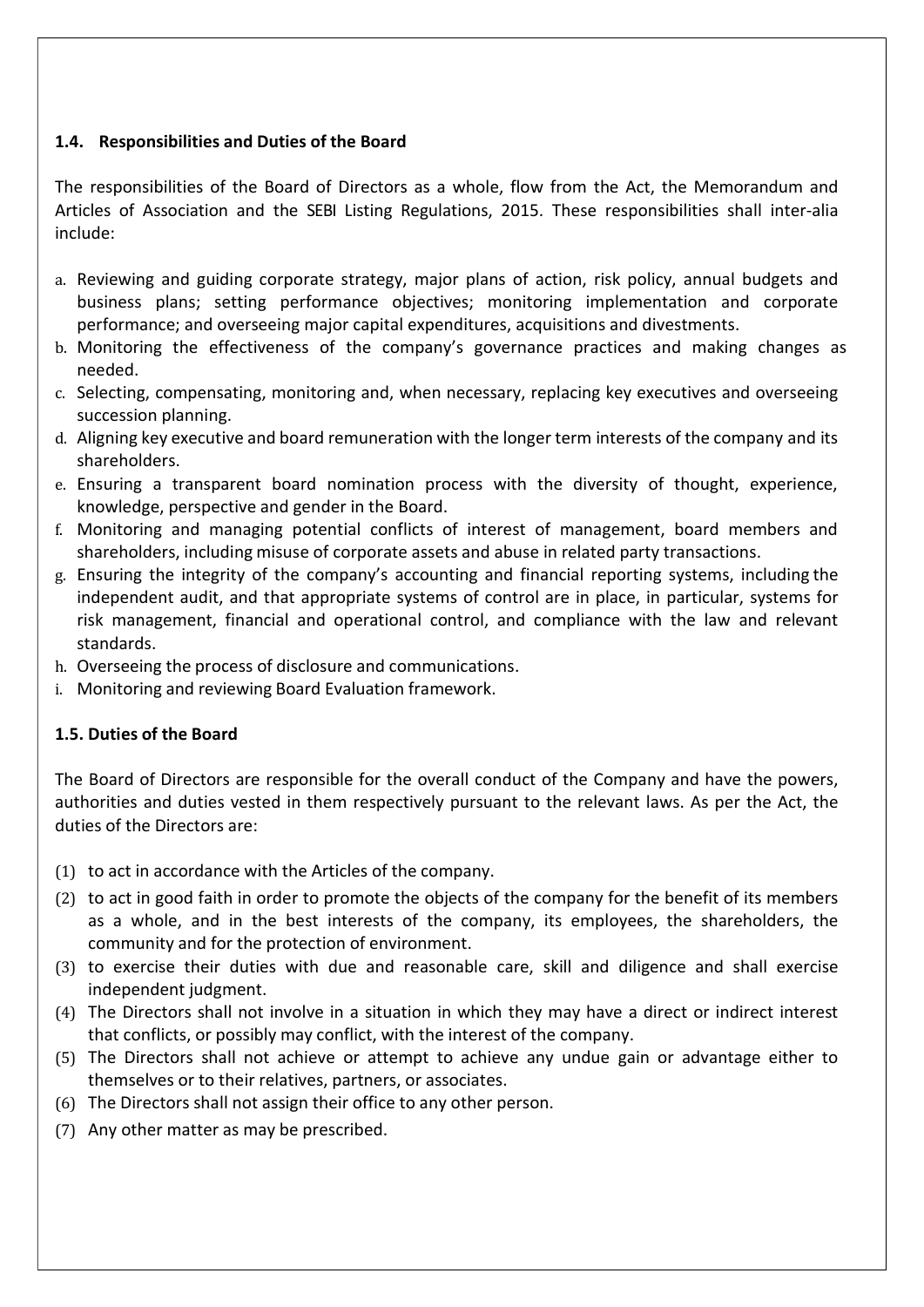#### 1.6. Appointment to the Board

The Nomination and Remuneration Committee shall identify and recommend a suitable candidate who satisfies the criteria mentioned above and possesses required skill set and expertise. Based on the recommendation of the Nomination and Remuneration Committee, the Board of Directors shall consider the candidate for appointment to the Board. However, such appointment will be subject to approval of shareholders at the General Meeting.

On Appointment, the Director shall be given a Letter of Appointment, setting out in detail the terms of appointment, duties, responsibilities and expected time commitments. Each new appointed Director shall be taken through a Formal Induction Program as detailed under Induction Column of this Charter.

At the time of appointment, the Director shall make disclosure of their interests and significant commitments to the Board. Any change in such commitments should also be reported to the Board as and when it arises. Independent Director shall also provide a certificate of Independence in line with the requirements of the Companies Act, 2013 and the SEBI Listing Regulations, 2015.

In accordance with the Act and the Articles of Association of the Company, all Directors, except for the Managing Director and the Independent Directors, shall step down at the Annual General Meeting each year and, if eligible, may offer themselves for re-election.

A shareholder who wishes to recommend a candidate for being appointed as a Director at the ensuing Annual General Meeting or for vacancies of the Board that arise between meetings, must provide the Board with timely and sufficient written documentation as prescribed under the law, to permit a determination by the Board whether such candidate meets the criteria for appointment to the Board.

In case an Independent Director resigns or is removed from the Board of the Company, a new Independent Director shall be appointed within three months from the date of such vacancy.

## 1.7. Board Membership Criteria

The Nomination and Remuneration Committee shall be responsible for identifying, screening, recruiting and recommending candidates for election as Directors on the Board. An assessment of the skills and characteristics needed by the Board in the context of scenario, at the relevant point in time, shall be performed by the Nomination and Remuneration Committee. Following shall act as guidelines when selecting a member of the Board.

## Desired professional expertise and experience

- A. Industry/Finance/Banking professional with commensurate professional qualification and proven track record.
- B. Senior retired Government officials / civil servants with proven track record and diverse experience including in the area of finance, public service.
- C. Background in consumer goods industry;
- D. Understanding of the markets where LT Foods is active, in particular the developing and emerging markets;
- E. Executive management experience and knowledge of corporate governance issues at Board level with a company of comparable size or international spread of activities;
- F. Experience with financial administration, accounting policies, internal control and risk management of companies.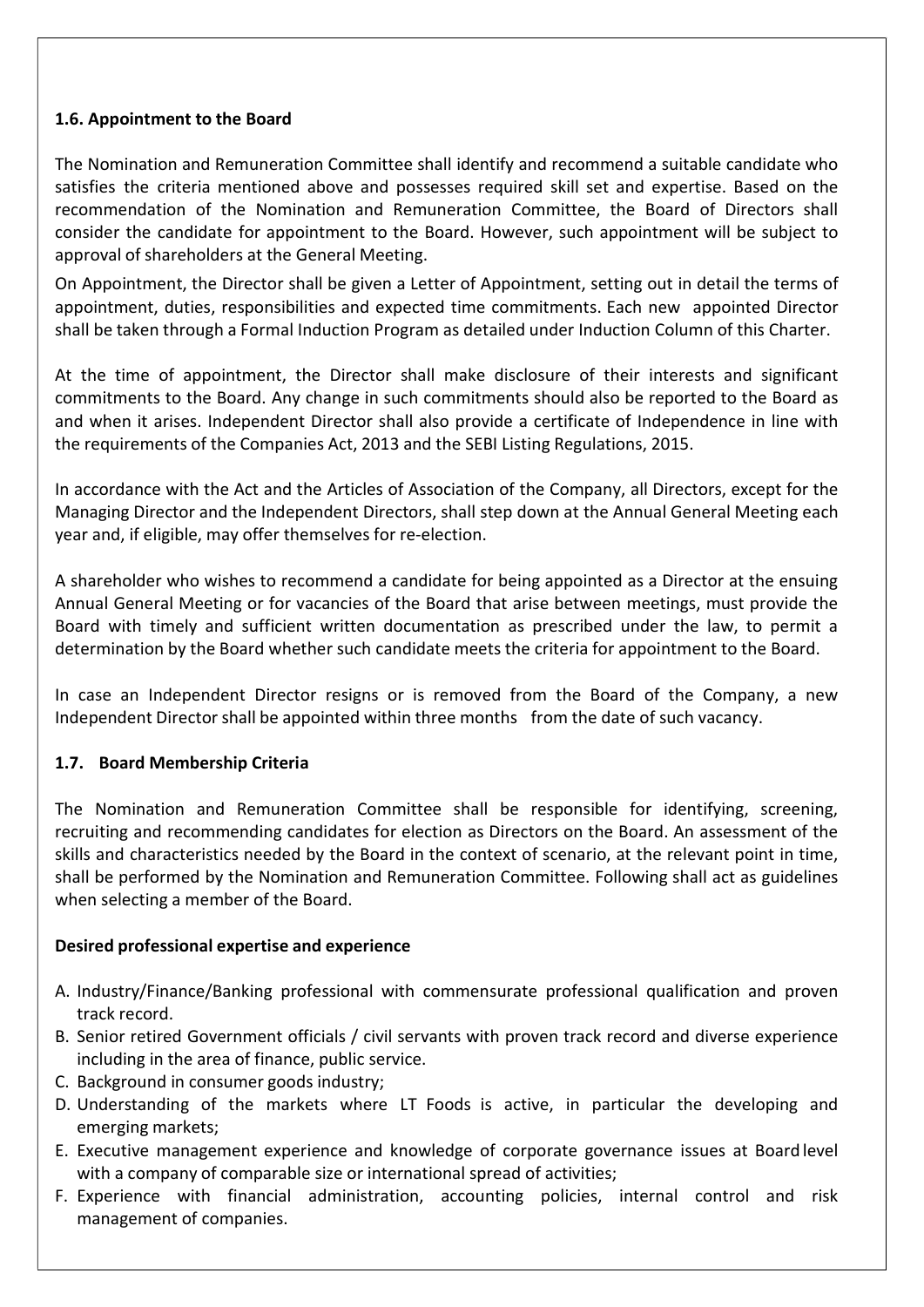#### Desired Personal Attributes

- a. The proposed candidate should not have present or potential conflict of interest while serving on Board of LT Foods Limited. Non-Executive Independent Director should qualify as Independent, if the incumbent meets the Independence criteria as laid down in the Companies Act, 2013 and the SEBI Listing Regulations, 2015.
- b. Each Board member should have sufficient time available for the proper performance of his or her duties. Directors should be sufficiently free of other commitments to be able to devote the time needed to prepare for meetings and participate in induction, training, evaluation and other Board associated activities.
- c. Preferably, the Non-Executive Independent Director to be considered for appointment shall be below the age of 75 years. If the Independent Directors attains the age of 75 years, a special resolution to be passed by the members at the General Meeting.
- d. The candidate proposed to be appointed on the Board as an Independent Director shall not be a Director of more than seven Listed Companies at the time of appointment.
- e. The personal characteristics of the person should be in line with the Company's values, such as integrity, honesty, transparency, pioneering mindset etc., commitment to adding value to the Company by personal endeavor and ability / willingness to represent the long term and short term interests of the shareholders and awareness of its responsibilities towards various stakeholders of the Company. The candidate proposed to be appointed on the Board, should not have been convicted of any offence in the past, which may raise a doubt as to the integrity of the person concerned.
- f. The proposed candidate should possess experience at the highest levels of decision making, demonstrable strategic thinking abilities and an ability to take a long term view. Familiarity with national and international issues affecting the Company's businesses, familiarity with economic, political, social and cultural attributes affecting the Company's businesses is desirable.

The Company recognises and embraces the benefits of having a diverse Board, and sees increasing diversity at Board level as an essential element in maintaining a competitive advantage. A truly diverse Board will include and make good use of the differences in skills, regional and industry experience, background, race, gender and other distinctions between the Directors. The Board, while considering a candidate for appointment to the Board, shall ensure diversity of experience, knowledge, perspective, background, gender, age and culture. A copy of the Policy on Board Diversity is made available on the website of the Company.

#### 1.8. Code of Conduct

The Company has adopted a Code of Conduct for the members of the Board and members of the Senior Management of the Company. The Code requires members of the Board to avoid any conflict of interest in contracts entered into by the Company. If such interest exists, the members shall make disclosure to the Board and shall abstain from discussion, voting or otherwise influencing decision on any matter in which the concerned Director has or may have such interest. The Code also restricts the Directors from accepting any gifts or incentives in their capacity as Director of the Company. The Independent Directors are required to abide by the Code for Independent Directors, as prescribed in Schedule IV to the Companies Act, 2013 and forming part of the Company's Code of Conduct.

The members of the Board and the Senior Management are required to annually affirm compliance with the Code of Conduct to the Board. The Copy of Code of Conduct of the Company is made available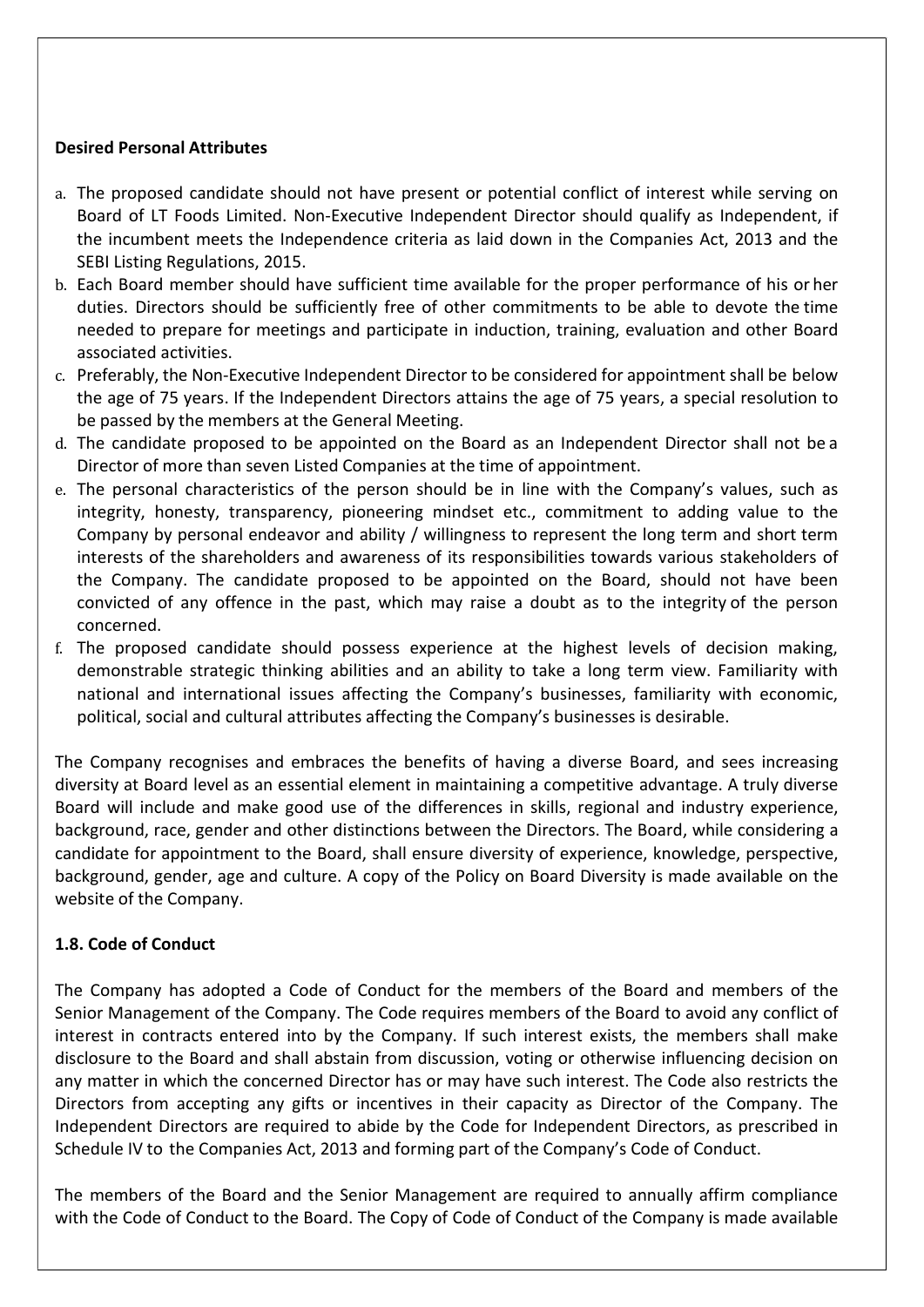on the website of the Company.

#### 1.9. Directors and Officers Liability Insurance

The Company shall provide insurance cover in respect of legal action against its Directors under the Directors' and Officers' Liability Insurance. Any person who becomes a Director or Officer, including an employee who is acting in managerial or supervisory capacity, shall be covered under Directors' and Officers' Liability Insurance policy.

#### 2. Board Committees

The Board Committees play a crucial role in the governance structure of the Company and have been constituted to deal with specific areas / activities which concern the Company and need a closer review. The Committees are set up under the formal approval of the Board, to carry out clearly defined roles which are considered to be performed by members of the Board as a part of governance practice. While deciding the Chairpersonship and Membership of the Committee, the Board shall ensure that undue reliance is not placed on particular individuals. The Board shall supervise the execution of its responsibilities by the Committees and shall be responsible for action taken by the Committees.

The meetings of the Board Committees shall be attended by the designated members of the Committee. The Committee can, however, request special invitees to join the meeting, as appropriate. The minutes of the meetings of all the Committees shall be placed before the Board for noting. The Board has currently established the following statutory and non-statutory Committees.

#### A. Audit Committee

The Audit Committee of the Company is entrusted with the responsibility to supervise the Company's internal control and financial reporting process and is governed as per the provisions of the Act and SEBI Listing Regulations 2015. The Audit Committee, in addition to overseeing the financial reporting process shall also carry out periodic reviews of various businesses/functions of the Company, review of internal audit reports of all the major divisions, decide the terms of appointment of the auditors, review related party transactions and review functioning and cases reported under the Whistle Blower Policy of the Company.

The Audit Committee shall consist of at least three directors as members and at least  $2/3^{rd}$  of the members shall be Independent Directors. All the members of the Committee shall be financially literate and atleast one member shall have accounting or related financial management expertise. The Committee may invite the CEO, CFO, Statutory Auditor, Internal Auditor, other management representatives or external consultants to attend the Committee meetings as they may deem appropriate. The Chairperson of the Committee shall be an Independent Director and the Company Secretary shall act as the Secretary to the Committee. The Chairperson of the Audit Committee or a member authorized by him/her shall attend the Annual General Meetings of the Company and be available to answer any questions referred to him/her.

## THE TERMS OF REFERENCE OF THE AUDIT COMMITTEE ARE AS FOLLOWS:

I. Oversight of Company's financial reporting process and the disclosure of its financial information to ensure that the financial statement is correct, sufficient and credible;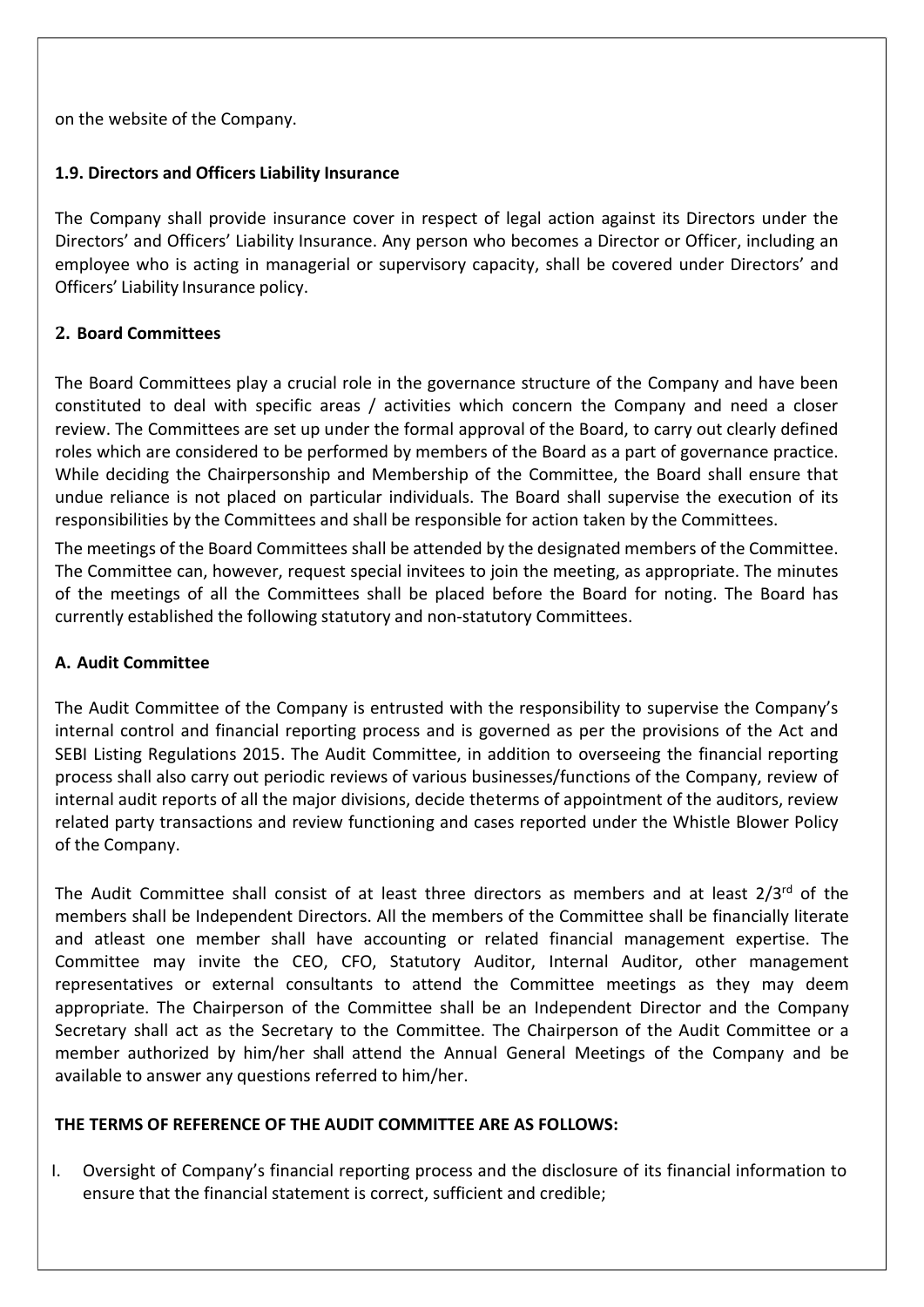- II. Recommendation for appointment, remuneration and terms of appointment of auditors of Company;
- III. Approval of payment to statutory auditors for any other services rendered by the statutory auditors;
- IV. Reviewing, with the management, the annual financial statements and auditors' report thereon before submission to the board for approval, with particular reference to:
	- a) Matters required to be included in the Director's Responsibility Statement to be included in the Board's report in terms of clause (c) of sub-section 3 of section 134 of the Act.
	- b) Changes, if any, in accounting policies and practices and reasons for the same.
	- c) Major accounting entries involving estimates based on the exercise of judgment by management.
	- d) Significant adjustments made in the financial statements arising out of audit findings.
	- e) Compliance with listing and other legal requirements relating to financial statements.
	- f) Disclosure of any related party transactions; and
	- g) Modified opinion(s)in the draft audit report.
- V. Reviewing, with the management, the quarterly financial statements before submission to the Board for approval;
- VI. Reviewing, with the management, the statement of uses / application of funds raised through an issue (public issue, rights issue, preferential issue, etc.), the statement of funds utilized for purposes other than those stated in the offer document / prospectus / notice and the report submitted by the monitoring agency monitoring the utilization of proceeds of a public or rights issue, and making appropriate recommendations to the Board to take up steps in this matter;
- VII. Reviewing and monitoring the auditor's independence and performance, and effectiveness of audit process;
- VIII. Approval or any subsequent modification of transactions of the Company with related parties;
- IX. Scrutiny of inter-corporate loans and investments;
- X. Valuation of undertakings or assets of the Company, wherever it is necessary;
- XI. Evaluation of internal financial controls and risk management systems;
- XII. Reviewing, with the management, performance of statutory and internal auditors, adequacy of the internal control systems;
- XIII. Reviewing the adequacy of internal audit function, if any, including the structure of the internal audit department, staffing and seniority of the official heading the department, reporting structure coverage and frequency of internal audit;
- XIV. Discussion with internal auditors of any significant findings and follow up thereon;
- XV. Reviewing the findings of any internal investigations by the internal auditors into matters where there is suspected fraud or irregularity or a failure of internal control systems of a material nature and reporting the matter to the Board;
- XVI. Discussion with statutory auditors before the audit commences, about the nature and scope of audit as well as post-audit discussion to ascertain any area of concern;
- XVII. To look into the reasons for substantial defaults in the payment to depositors, debenture holders, shareholders (in case of non-payment of declared dividends) and creditors;
- $X\$ III. To review the functioning of the whistle blower mechanism;
- XIX. Approval of appointment of Chief Financial Officer after assessing the qualifications, experience and background, etc. of the candidate;
- XX. Carrying out any other function as is mentioned in the terms of reference of the Audit Committee.
- XXI. Reviewing the utilization of loans and/ or advances from/investment by the holding company in the subsidiary exceeding rupees 100 crore or 10% of the asset size of the subsidiary, whichever is lower including existing loans / advances / investments existing as on the date of coming into force of this provision.
- XXII. Consider and comment on rationale, cost-benefits and impact of Schemes involving merger, demerger, amalgamation etc. on the Company and its shareholders.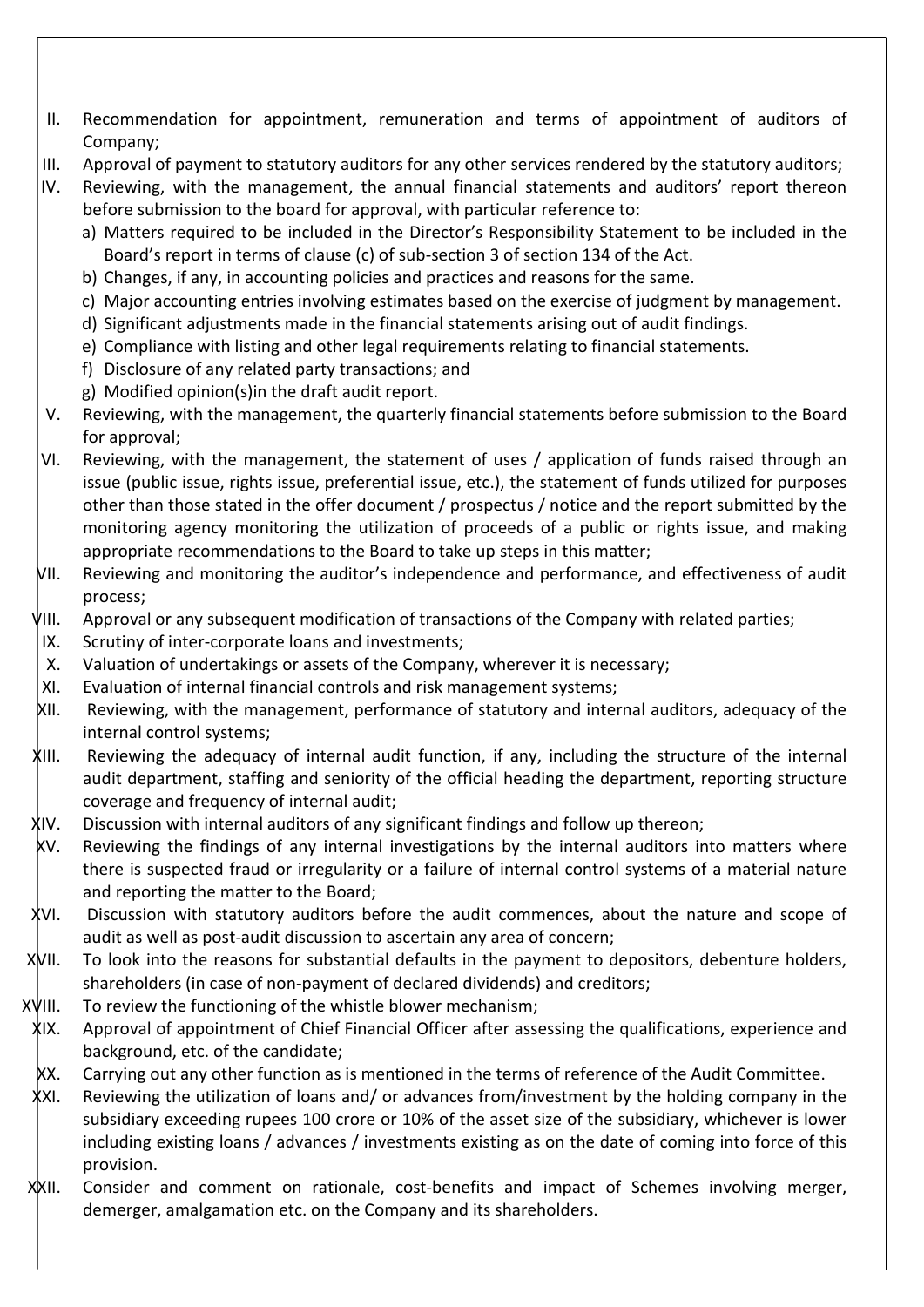- XXIII. Shall review compliance with the provisions of SEBI (Prohibition of Insider Trading) Regulations, 2015 at least once in a financial year and shall verify that the systems for internal control are adequate and are operating effectively.
- XXIV. mandatorily review the following information:
	- Management discussion and analysis of financial condition and results of operations;
	- Statement of significant related party transactions (as defined by the Audit Committee), submitted by management;
	- Management letters / letters of internal control weaknesses issued by the statutory auditors;
	- Internal audit reports relating to internal control weaknesses;
	- The appointment, removal and terms of remuneration of the chief internal auditor shall be subject to review by the Audit Committee; and
	- Statement of deviations:

(i) Quarterly statement of deviation(s) including report of monitoring agency, if applicable, submitted to the stock exchanges in terms of sub-Regulation (1) of Regulation 32 of the SEBI Listing Regulations; and (ii) Annual statement of funds utilized for purposes other than those stated in the offer Document/prospectus/notice in terms of sub-Regulation (7) of Regulation 32 of SEBI Listing Regulations.

The Committee shall periodically review and assess the adequacy of its Terms of Reference, and confirm that all the responsibilities set out in Terms of Reference have been carried out.

## MEETINGS OF THE AUDIT COMMITTEE

- 1. The Committee meets at least four times in a financial year and the Committee has an authority to convene additional meetings, as may be required and not more than 120 days gap should be there between two consecutive meetings;
- 2. Meetings are convened by written notice or through electronic means served on each of the members of the Committee at least seven days prior to the meeting;
- 3. Meeting may be called at shorter notice, if at-least one Independent Director is present at the meeting;
- 4. All members of the Committee are expected to attend each meeting;
- 5. The quorum for the meeting shall be as per the provisions of the SEBI Listing Regulations 2015;
- 6. Meetings of the Committee may be attended by the Chief Executive Officer, Chief Financial Officer, Group Controller, the lead partner of the Statutory Auditors, and other Directors and executives as per the invitation of the Committee;
- 7. The Committee shall meet the Statutory Auditors in private session at least once a year;
- 8. All or any members of the Committee may participate in a meeting by video / teleconference. A person so participating is deemed to be present at the meeting;
- 9. A person attending through video conference shall be counted in the quorum for the meeting;
- 10. Formal decisions are made by a simple majority vote, with the Chairman of the meeting holding a casting vote;
- 11. The Secretary shall be responsible, in conjunction with the Chairman of the Committee, for compiling and circulating the agenda and papers for the meeting.

## B. Nomination and Remuneration Committee

The Nomination and Remuneration Committee is governed as per the provisions of the Act and SEBI Listing Regulations 2015 and deals with identifying the candidates for nomination as Directors on the Board and for also recommending all elements of remuneration package of all the Directors.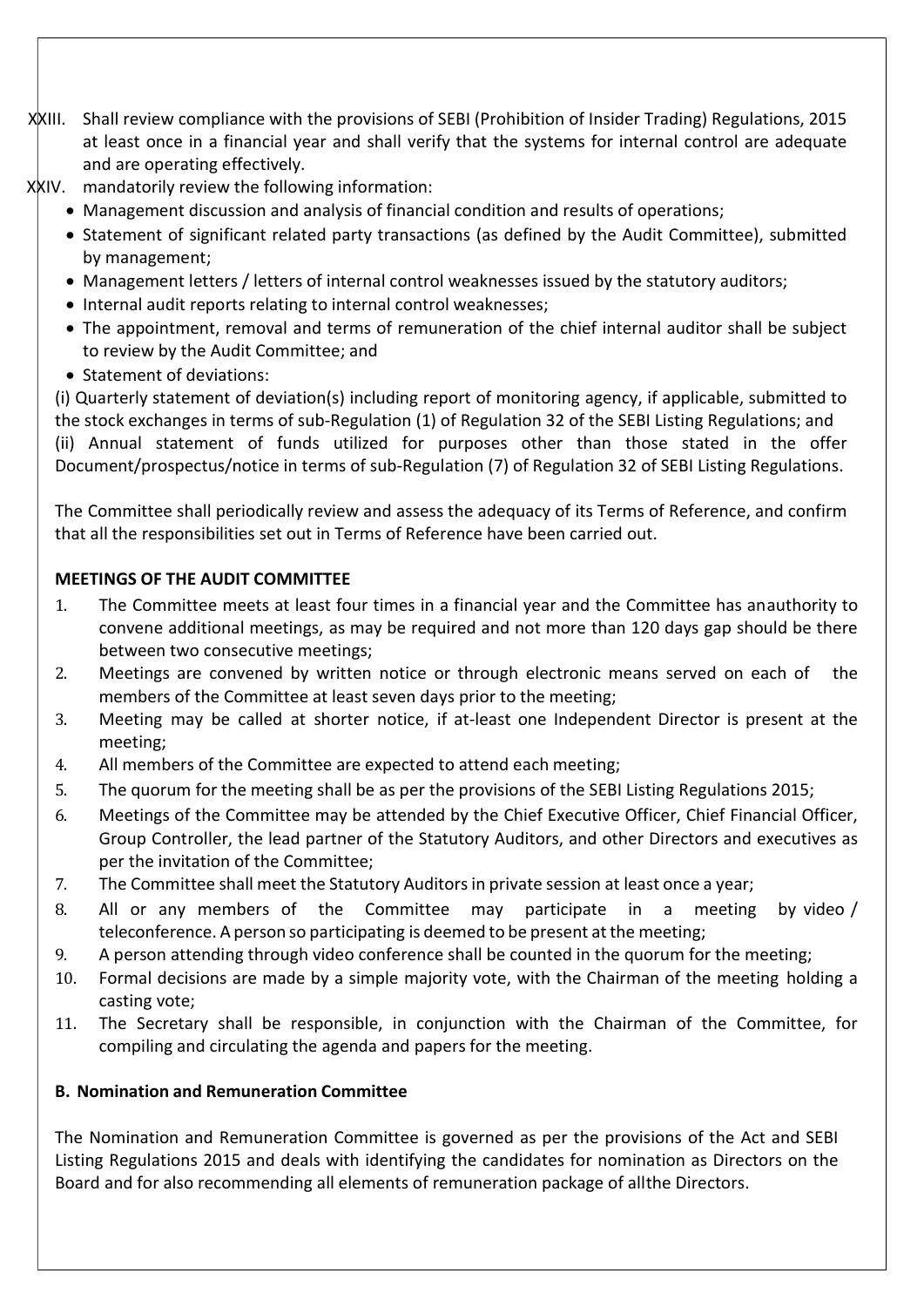The Nomination and Remuneration Committee shall comprise of at least three members with atleast 2/3rd of the members shall be Independent Directors. All the members of the Nomination and Remuneration Committee shall be Non-Executive Directors and the Chairperson of the Committee shall be an Independent Director. The Company Secretary shall act as the Secretary to the Committee. The Chairperson of the Nomination and Remuneration Committee shall attend the Annual General Meetings of the Company and be available to answer any questions referred to him/ her.

## THE TERMS OF REFERENCE OF THE NOMINATION AND REMUNERATION COMMITTEE ARE AS FOLLOWS:

- 1. formulation of the criteria for determining qualifications, positive attributes and independence of a director and recommend to the board of directors a policy relating to, the remuneration of the directors, key managerial personnel and other employees;
	- A. For every appointment of an independent director, the Nomination and Remuneration Committee shall evaluate the balance of skills, knowledge and experience on the Board and on the basis of such evaluation, prepare a description of the role and capabilities required of an independent director. The person recommended to the Board for appointment as an independent director shall have the capabilities identified in such description. For the purpose of identifying suitable candidates, the Committee may:
		- a. use the services of an external agencies, if required;
		- b. consider candidates from a wide range of backgrounds, having due regard to diversity; and
		- c. consider the time commitments of the candidates.
- 3. formulation of criteria for evaluation of performance of independent directors and the board of directors;
- 4. devising a policy on diversity of board of directors;
- 5. identifying persons who are qualified to become directors and who may be appointed in senior management in accordance with the criteria laid down, and recommend to the board of directors their appointment and removal.
- 6. whether to extend or continue the term of appointment of the independent director, on the basis of the report of performance evaluation of independent directors.
- 7. recommend to the board, all remuneration, in whatever form, payable to senior management.
- 8. Any other matter as may be prescribed.

The Committee shall periodically review and assess the adequacy of its Terms of Reference, and confirm that all the responsibilities set out in Terms of Reference have been carried out.

## MEETINGS OF THE NOMINATION & REMUNERATION COMMITTEE:

- 1. The Committee meets at least once in a financial year and has an authority to convene additional meetings, as may be required:
- 2. Meetings are convened by written notice on each of the members of the Committee at least seven days prior to the meeting;
- 3. All members of the Committee are expected to attend each meeting;
- 4. The quorum for the meeting shall be Committee as per the provisions of the SEBI Listing Regulations 2015;
- 5. All or any members of the Committee may participate in a meeting by video/ teleconference. A person so participating is deemed to be present at the meeting;
- 6. A person attending through video conference shall be counted in quorum for the meeting;
- 7. The Committee may invite members of the Management, consultants or other external experts, if required;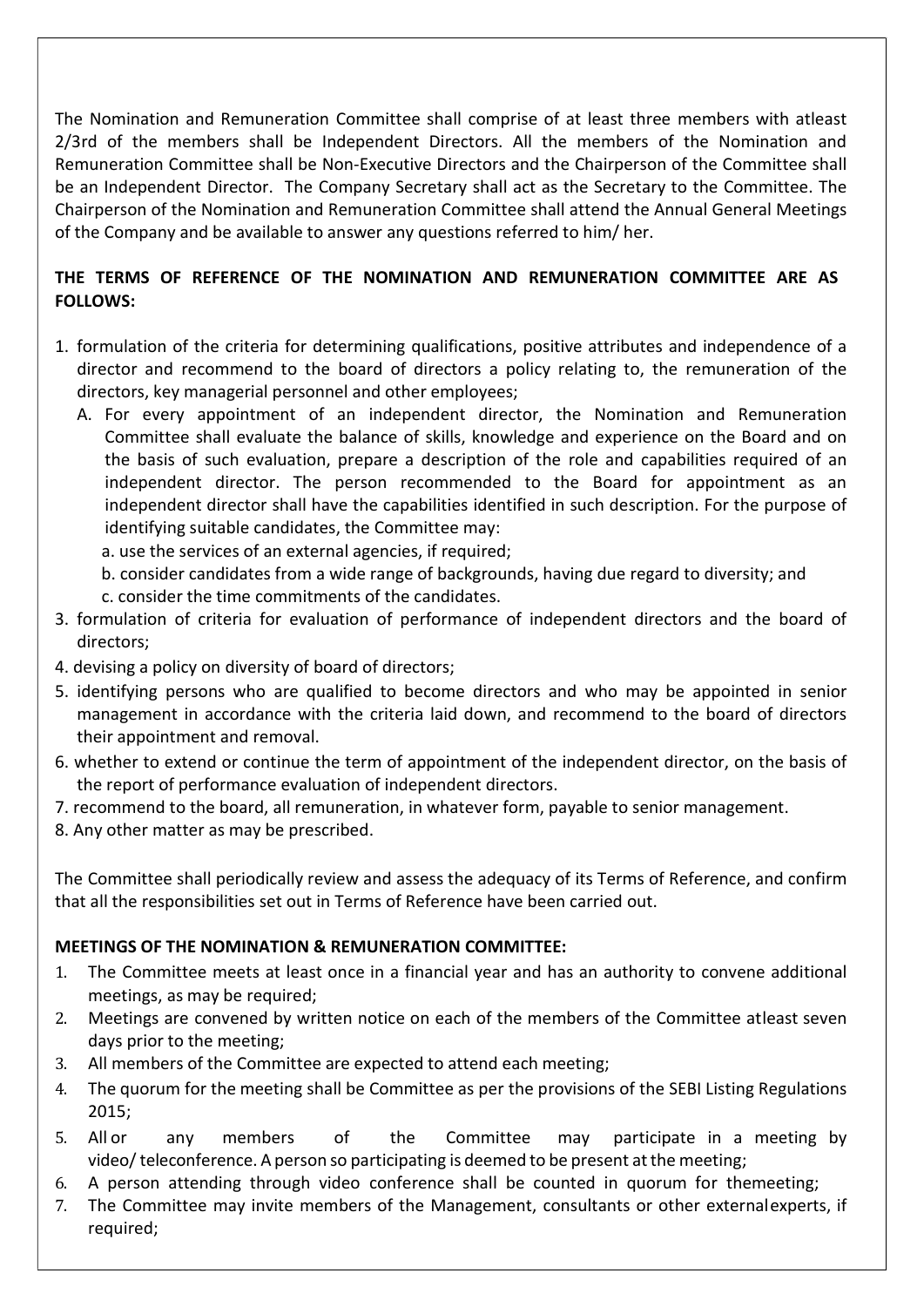- 8. Formal decisions are made by a simple majority vote, with the Chairman of the meeting holding a casting vote; and
- 9. The Secretary to the Committee shall be responsible, in conjunction with the Chairman of the Committee, for compiling and circulating the agenda and papers for the meeting.

## C. Stakeholders' Relationship Committee

The Stakeholders' Relationship Committee is governed as per the provisions of the Act and SEBI Listing Regulations 2015 and has been entrusted with the responsibility to consider and resolve key Stakeholders' concerns or complaints. The Key Stakeholders includes investors, customers, Employees, Bankers, government and regulators, Society at large etc. The Committee shall monitor and review the investor service standards of the Company. The Committee shall also evaluate performance and service standards of the Registrar and Share Transfer Agent of the Company and provide continuous guidance to improve the service levels for investors.

The Committee shall comprise of at least three members including atleast one Independent Director. The Chairperson of the Committee shall be a Non- executive Director. The Company Secretary shall act as the Secretary to the Committee. The Chairperson of the Committee shall attend the Annual General Meetings of the Company and be available to answer any questions referred to him/ her.

## THE TERM OF REFERENCE OF THE COMMITTEE ARE AS FOLLOWS:

- 1. Resolving the grievances of the security holders of the listed entity including complaints related to transfer/transmission of shares, non-receipt of annual report, non-receipt of declared dividends, issue of new/duplicate certificates, general meetings etc.
- 2. Review of measures taken for effective exercise of voting rights by shareholders.
- 3. Review of adherence to the service standards adopted by the listed entity in respect of various services being rendered by the Registrar & Share Transfer Agent.
- 4. Review of the various measures and initiatives taken by the listed entity for reducing the quantum of unclaimed dividends and ensuring timely receipt of dividend warrants/annual reports/statutory notices by the shareholders of the company.
- 5. Provide guidance and make recommendations to improve investor service levels for the investors.
- 6. Shall work on the key areas of interest for the key Stakeholders and review the Mode of Engagement and Activities thereof.
- 6. Any other matter as may be prescribed.

The Committee shall periodically review and assess the adequacy of its Terms of Reference, and confirm that all the responsibilities set out in Terms of Reference have been carried out;

## MEETINGS OF THE COMMITTEE:

- 1. The Committee meets at least once in a year and has an authority to convene additional meetings, as may be required;
- 2. Meetings are convened by written notice served on each of the members of the Committee prior to the meeting;
- 3. All members of the Committee are expected to attend each meeting;
- 4. The quorum for the meeting shall be as per the provisions of the SEBI Listing Regulations 2015.
- 5. All or any members of the Committee may participate in a meeting by video / teleconference. A person so participating is deemed to be present at the meeting;
- 6. A person attending through video conference shall be counted in quorum for the meeting;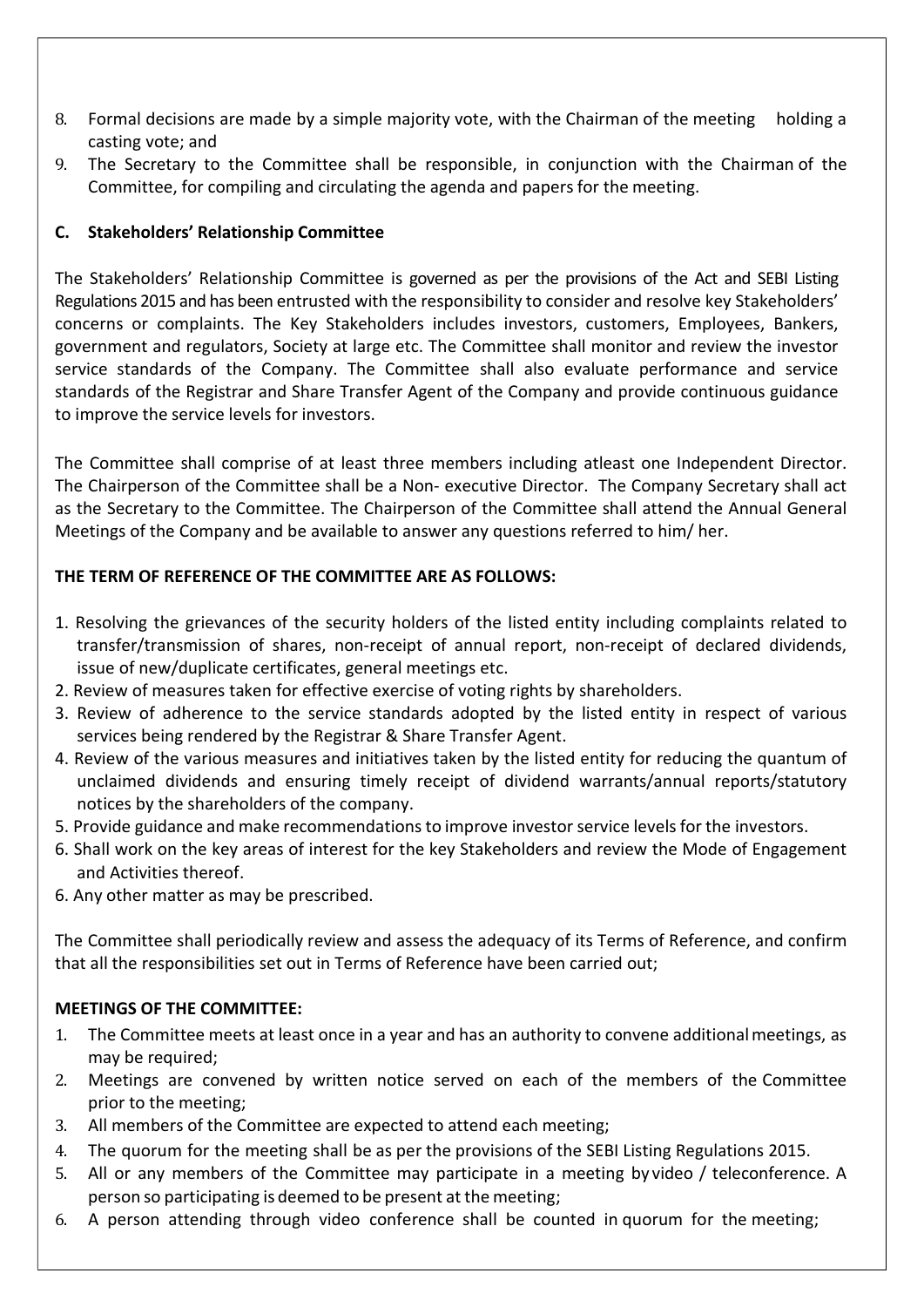- 7. Formal decisions are made by a simple majority vote, with the Chairman of the meeting holding a casting vote; and
- 8. The Secretary to the Committee shall be responsible for compiling and circulating the agenda and papers for the meeting and for preparing the minutes of the meetings.

## D. Corporate Social Responsibility and Environment Social and Governance (CSR & ESG) Committee

The CSR & ESG Committee is governed as per the provisions of the Act and shall comprise of at least three members including atleast one Independent Director. The Chairperson of the Committee shall be a Non-Executive Director. The Company Secretary shall act as the Secretary to the Committee. The Chairperson of the Committee shall attend the Annual General Meetings of the Company and be available to answer any questions referred to him/ her.

## THE TERMS OF REFERENCE OF THE COMMITTEE ARE AS FOLLOWS:

- 1. Formulating and recommending to the Board the CSR Policy and activities to be undertaken by the Company;
- 2. Recommending the amount of expenditure to be incurred on CSR activities of the Company;
- 3. Reviewing the performance of the Company in area of CSR;
- 4. Providing external and independent oversight and guidance on the environmental and social impact of how the Company conducts its business;
- 5. Monitoring CSR Policy of the Company from time to time; and
- 6. Institute a transparent monitoring mechanism for implementation of the CSR projects or programs or activities undertaken by the Company.
- 7. Overseeing the ESG Strategy, goals and roadmap for the company
- 8. Oversight on ESG Ratings and Disclosures
- 9. Any other matter as may be prescribed.

The Committee shall periodically review and assess the adequacy of its Terms of Reference, and confirm that all the responsibilities set out in Terms of Reference have been carried.

## MEETINGS OF THE COMMITTEE:

- 1. The Committee meets at least once in a year and has an authority to convene additional meetings, as may be required;
- 2. Meetings are convened by written notice served on each of the members of the Committeeprior to the meeting;
- 3. All members of the Committee are expected to attend each meeting;
- 4. The quorum for the meeting shall be as per the provisions of the SEBI Listing Regulations 2015.
- 5. All or any members of the Committee may participate in a meeting by video / teleconference. A person so participating is deemed to be present at the meeting;
- 6. A person attending through video conference shall be counted in quorum for the meeting;
- 7. The Committee may invite consultants and other external experts, if required;
- 8. Formal decisions are made by a simple majority vote, with the Chairman of the meeting holding a casting vote; and
- 9. The Secretary to the Committee shall be responsible for compiling and circulating the agenda and papers for the meeting and for preparing the minutes of the meetings.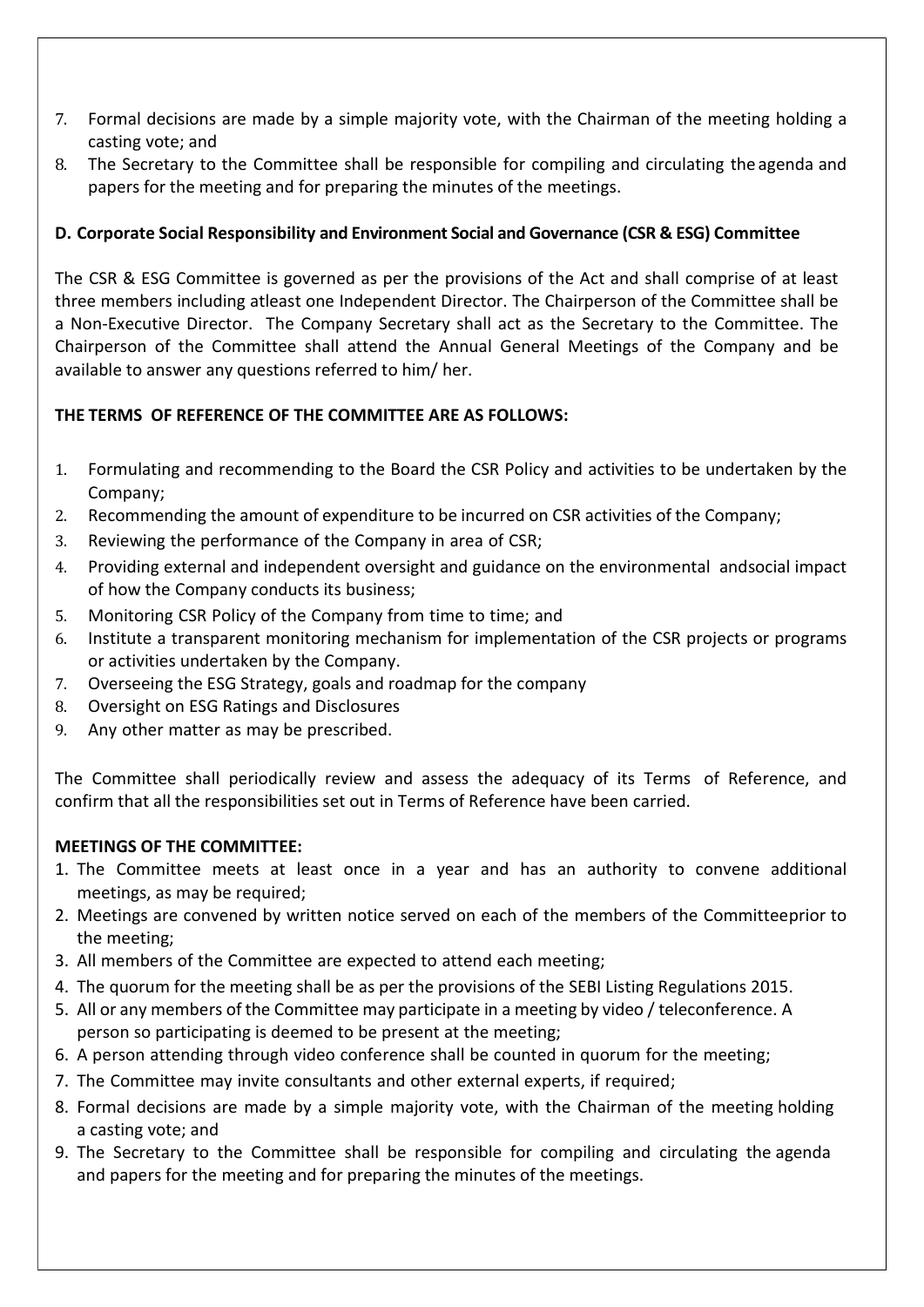#### E. Risk Management Committee

The Risk Management Committee is constituted as per the provisions of the SEBI Listing Regulations 2015 and shall be responsible for framing, monitoring, reviewing the risk management plan and implementation of the risk management framework of the Company including 'Cyber Security'.

The Committee shall comprise at least three members with a majority of them being the members of the Board of Directors including atleast one Independent Director. The Chairperson of the Committee shall be a member of the Board of Directors. The Company Secretary acts as the Secretary to the Committee

## THE TERMS OF REFERENCE OF THE COMMITTEE ARE AS UNDER:

1. To formulate a detailed risk management policy which shall include:

- (a) A framework for identification of internal and external risks specifically faced by the company, in particular including financial, operational, sectoral, sustainability (particularly, ESG related risks), information, cyber security risks or any other risk as may be determined by the Committee.
- (b) Measures for risk mitigation including systems and processes for internal control of identified risks.
- (c) Business continuity plan.
- (2) To ensure that appropriate methodology, processes and systems are in place to monitor and evaluate risks associated with the business of the Company;
- (3) To monitor and oversee implementation of the risk management policy, including evaluating the adequacy of risk management systems;
- (4) To periodically review the risk management policy, at least once in two years, including by considering the changing industry dynamics and evolving complexity;
- (5) To keep the board of directors informed about the nature and content of its discussions, recommendations and actions to be taken;
- (6) The appointment, removal and terms of remuneration of the Chief Risk Officer (if any) shall be subject to review by the Risk Management Committee.

## MEETINGS OF THE COMMITTEE:

- 1. The Committee reviews the Risk Management plans at least twice in a year and has an authority to convene additional meetings, as may be required;
- 2. Meetings shall be conducted in such a way that not more than 180 days gap be there between two consecutive meetings.
- 3. Meetings are convened by written notice or through electronic means served on each of the members of the Committee;
- 4. The quorum for the meeting shall be as per the provisions of the SEBI Listing Regulations 2015;
- 5. All members of the Committee are expected to attend each meeting;
- 6. Meetings of the Committee may be attended by other executives as per the invitation of the Committee;
- 7. All or any members of the Committee may participate in a meeting by video / teleconference. A person so participating is deemed to be present at the meeting.
- 8. A person attending through video conference shall be counted in quorum for the meeting;
- 9. Formal decisions are made by a simple majority vote, with the Chairman of the meeting holding a casting vote; and
- 10. The Secretary shall be responsible, in conjunction with the Chairman of the Committee, for compiling and circulating the agenda and papers for the meeting.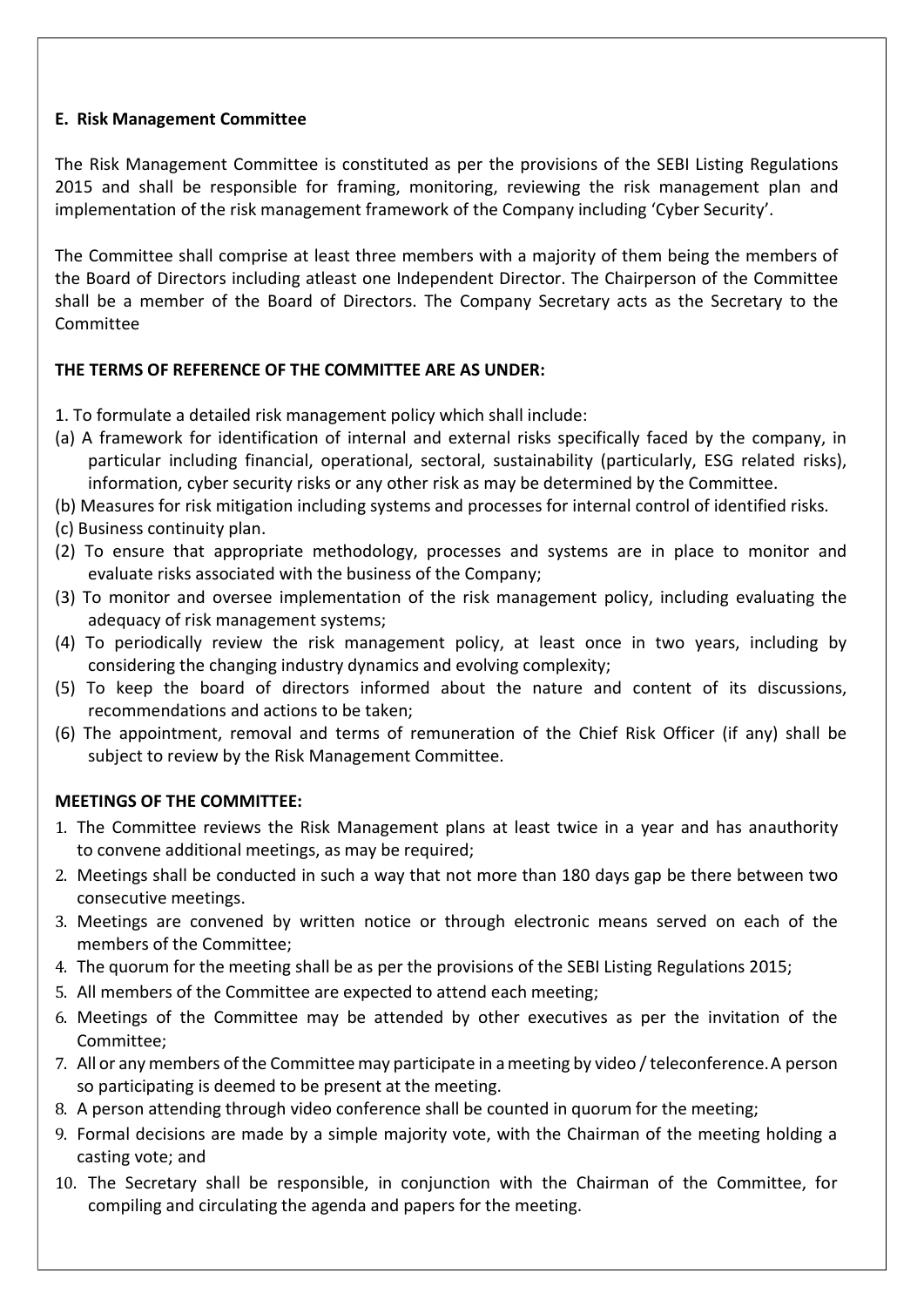## F. Governance Committee

The Governance Committee has been formed exclusively to look into the Governance related matters of the Company and to initiate and adopt such policies in order to have a good corporate governance practice in the business. The Governance Committee shall perform all duties as requested or required by the Board of Directors.

The Governance Committee will specifically be responsible for the following duties and responsibilities:

- 1. Advise the Board about operational strategies including relevant amendments to the organization's by laws to strengthen the organization and empower the Board in meeting its obligations related to good governance principles and abide by the organization's mission.
- 2. Advise the Board about strategies that strive to increase individual Board Director effectiveness and their abilities to work collaboratively with their peers.
- 3. Devise and make recommendations for policies that reflect best practices for overall good governance.
- 4. Develop a conflict of interest policy and recommend it to the Board.
- 5. Lead and facilitate periodic board self-assessments to ensure superior board performance and overall trust in effectiveness.
- 6. Evaluate the Board's current composition and identify the current and future needs of the organization to ensure that the Board has the necessary diversity, perspectives, experience, skills, maturity and judgment to effectively pursue their duties in planning and oversight.
- 7. Review the Board's individual Directors at the end of each of their board terms as part of the reelection process to ensure that they continue to have the appropriate skills and engagement level to continue serving on the Board.
- 8. Make recommendations to the Board about the criteria and qualifications that they deem appropriate for election as Board Directors.
- 9. Develop and conduct an orientation process for newly appointed Board Directors and provide ongoing board training and development.

## G. Management Committee

The Management Committee has been set up to oversee routine items that are in the normal course of the business, such as decision on banking facilities, delegation of operational powers, considering and approving agreements to be executed in the normal course of business, etc.

## THE TERMS OF REFERENCE OF THE COMMITTEE ARE AS FOLLOWS:

- 1. Availment of Credit Facilities from the Bank not exceeding Rs 450 Crores in aggregate.
- 2. Investment of Surplus Fund of the Company upto an amount of Rs 10 Crores in aggregate in Mutual Fund and Fixed Deposits with Banks
- 3. Sell /Buy Vehicles.
- 4. Authorization to Deal with Statutory i.e. SEBI BSE NSE ROC CDSL NSDL Income tax, Sales Tax and Other Statutory Agencies
- 5. Opening / Closing of Bank Accounts and Signatories for Operation of Bank Accounts.
- 6. Applications for Necessary Renewals PF / Licenses / Registrations / Permits/ Consents Required to Carry on the Business of the Company.
- 7. Execution of Agreements with Agencies/ Suppliers / Vendors in Normal Course of Business with Suppliers Vendors, Buyers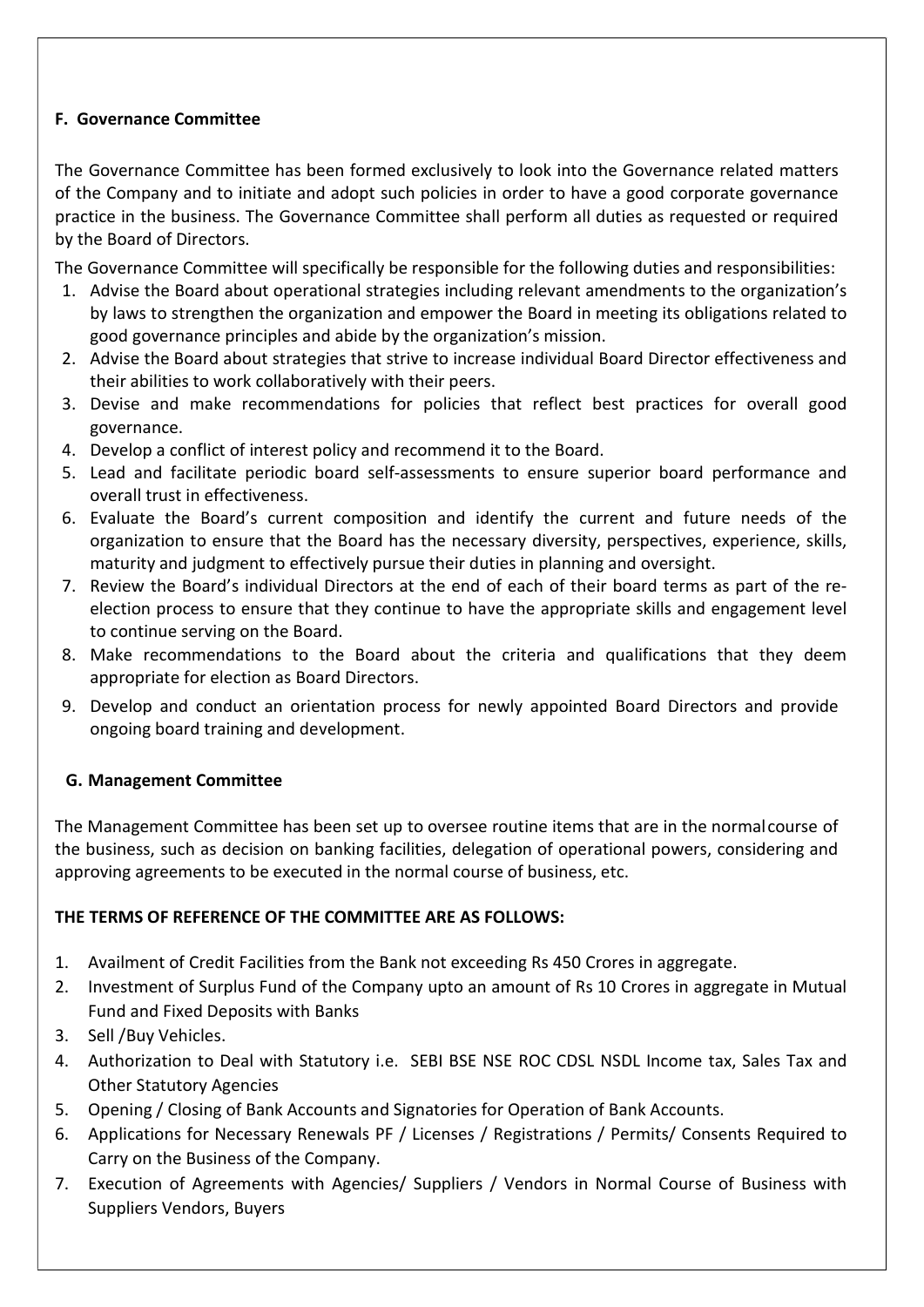- 8. Filing Suits, Complaints Caveats, Petitions, etc to Protect the Interest of the Company.
- 9. Convening General Meeting of the Company.
- 10. Giving Loans to Wholly Owned Subsidiary Companies to the extent to Rs. 10.00 Crores if desired for Normal Course of Business
- 11. Giving Corporate Guarantees to Banks, Financial Institutions Companies Etc. for and on Behalf of Its Wholly- Owned Subsidiary and Subsidiary Companies / Associates
- 12. Other Matters in the Normal Course of Business.

## H. Capital Raising Committee

The Committee has been entrusted with the power to explore various fund-raising opportunities available with the Company including but not limited to entering into strategic alliances, joint ventures, scheme of arrangements, issuance of securities on preferential basis, raising of debt etc. in each case in accordance with applicable laws. The Committee shall comprise of Board members as well as senior management personnels.

## 3.Board Procedures

## a. Meetings

The Board shall meet at regular intervals to discuss and decide on Company's business policy and strategy apart from other businesses. The Board shall hold a minimum number of four meetings of its Board of Directors every year in sucha manner that not more than one hundred and twenty days shall intervene between two consecutive meetings of the Board. However, in case of a special and urgent business need, the Board's approval can be taken by circulating the resolution, which shall be confirmed by the Board at the next Board meeting. The periodicity of meetings of Board Committees shall be as per terms of reference of each committee.

The notice of the Board meetings shall be given to all the Directors at least seven clear days before the meeting. A meeting of the Board / Committee may be called at a shorter notice than those stated above as per the provisions of the Act and SEBI Listing Regulations 2015. The proposal to holdthe meeting at a shorter notice shall be stated in the Notice of the meeting and the fact that consent of the Directors was obtained shall be recorded in the Minutes thereof. Efforts shall be made to have full attendance at the meeting.

## Video Conferencing

The Directors, who are unable to be physically present at a particular Board or Committee meeting, may attend the meeting through video conferencing or other audio visual means, as may be prescribed, which are capable of recording and storing the proceedings of such meetings. The Directors attending the meeting through video conference or such other means as may be prescribed will be considered as present for the meeting.

## b. Agenda

The agenda of Board meetings shall be set by the Company Secretary in consultation with the Managing Director of the Company. The Company Secretary may also consult the Independent Directors at appropriate occasions. The Agenda shall be circulated at least seven days prior to the date of the meeting to facilitate the Directors to provide their inputs, thoughts and suggestion at the meeting. The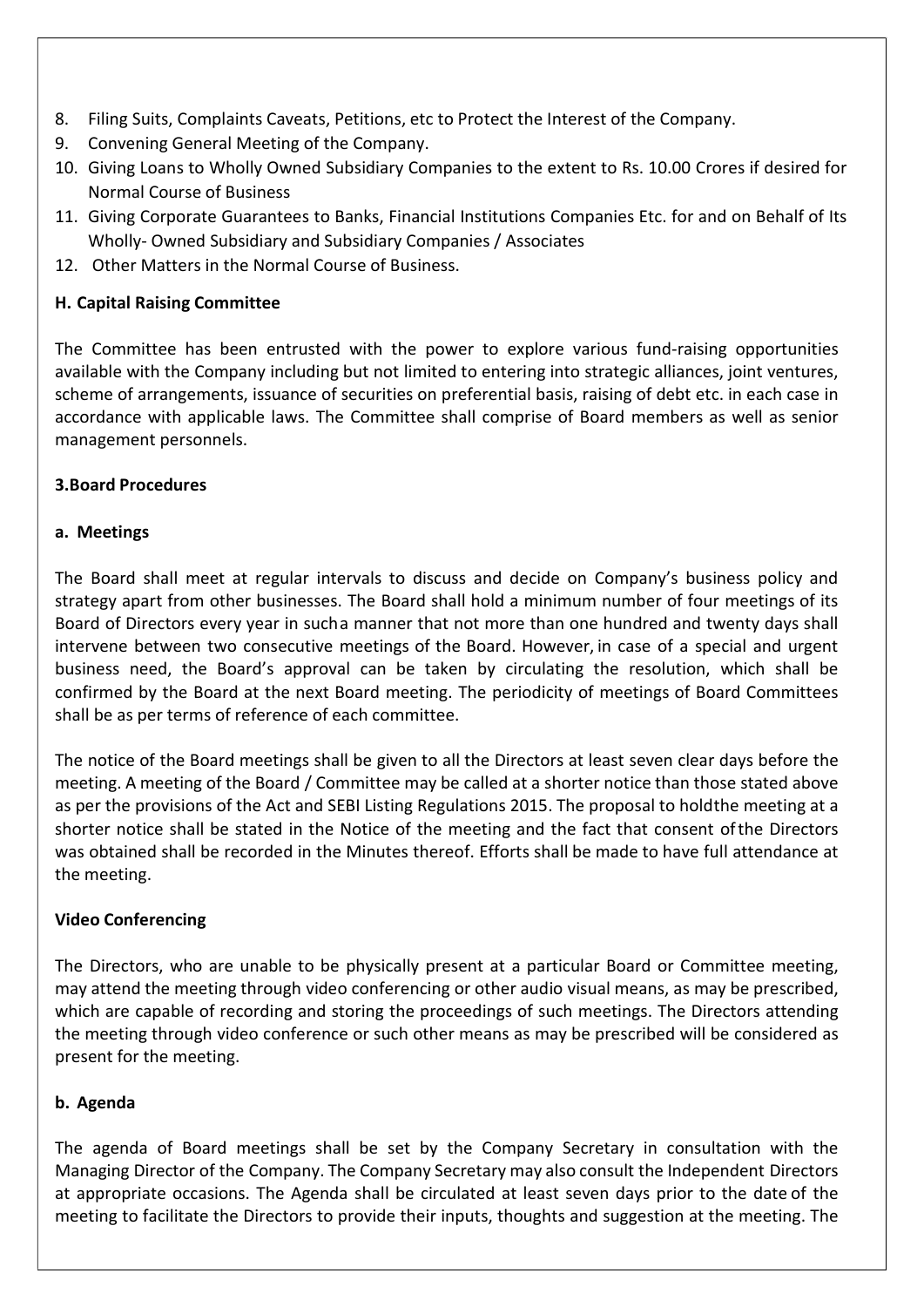Agenda shall include detailed notes and draft resolutions on the items to be discussed at the meeting to enable Directors to take an informed decision.

The Agenda of each of the Board meeting shall inter-alia include:

- a. regular items, such as reports from Management on the financial affairs of the Company, on performance against plan, reports from Board Committees, reports on governance matters, etc.;
- b. special items, such as Business/ Functional Reviews;
- c. items for approval;
- d. items for noting; and
- e. papers for information.

Any supplementary item, not originally included in the Agenda, may be taken up for consideration at the meeting with the permission of the Chairperson and with the consent of the majority of the Directors present in the Meeting. However, no supplementary item which is of significance or is in the nature of unpublished price sensitive information should be taken up by the Board without prior written Notice. Apart from the items that will be discussed in the Board Meeting, the Company Secretary shall ensure that regular communications are sent to all Non-Executive Independent Directors for updating them on key business related issues / developments.

## c. Decision Making Process

Each member of the Board shall have one vote and the resolutions of the Board shall be passed by a majority of votes. In case of equal number of votes in favor of the resolution as well as against, the Chairperson of the Company may exercise his casting vote.

## d. Managing Conflict of Interests

The Board of Directors are responsible for ensuring that the rules are in place to avoid conflicts of interest by the Board members and the Management Committee. Any conflict of interest or apparent conflict of interest between the Company and its Directors should be avoided. Where conflicts arise, the Board shall ensure that, in dealing with them, all applicable laws, regulations, codes and policies have been complied with.

The members of the Board shall avoid any interest in contracts entered into by the Company. If such an interest exists, the interested Director shall make a disclosure. In case of Conflict of Interest, the interested Director shall not participate in the decision making process and the same shall be recorded in the minutes of the meeting. In case of Conflict of Interest of Chairperson, the Chairperson shall abstain from participation in the discussion and one of the Independent Directors shall assume the position of Chairperson of the meeting.

The members of the Board shall on an annual basis submit the details of individuals to whom they are related and entities in which they hold interest and the same shall be placed before the Board. Transactions with any of the entities referred above shall be placed before the Board or Audit Committee for approval in line with Related Party Transaction policy of the Company.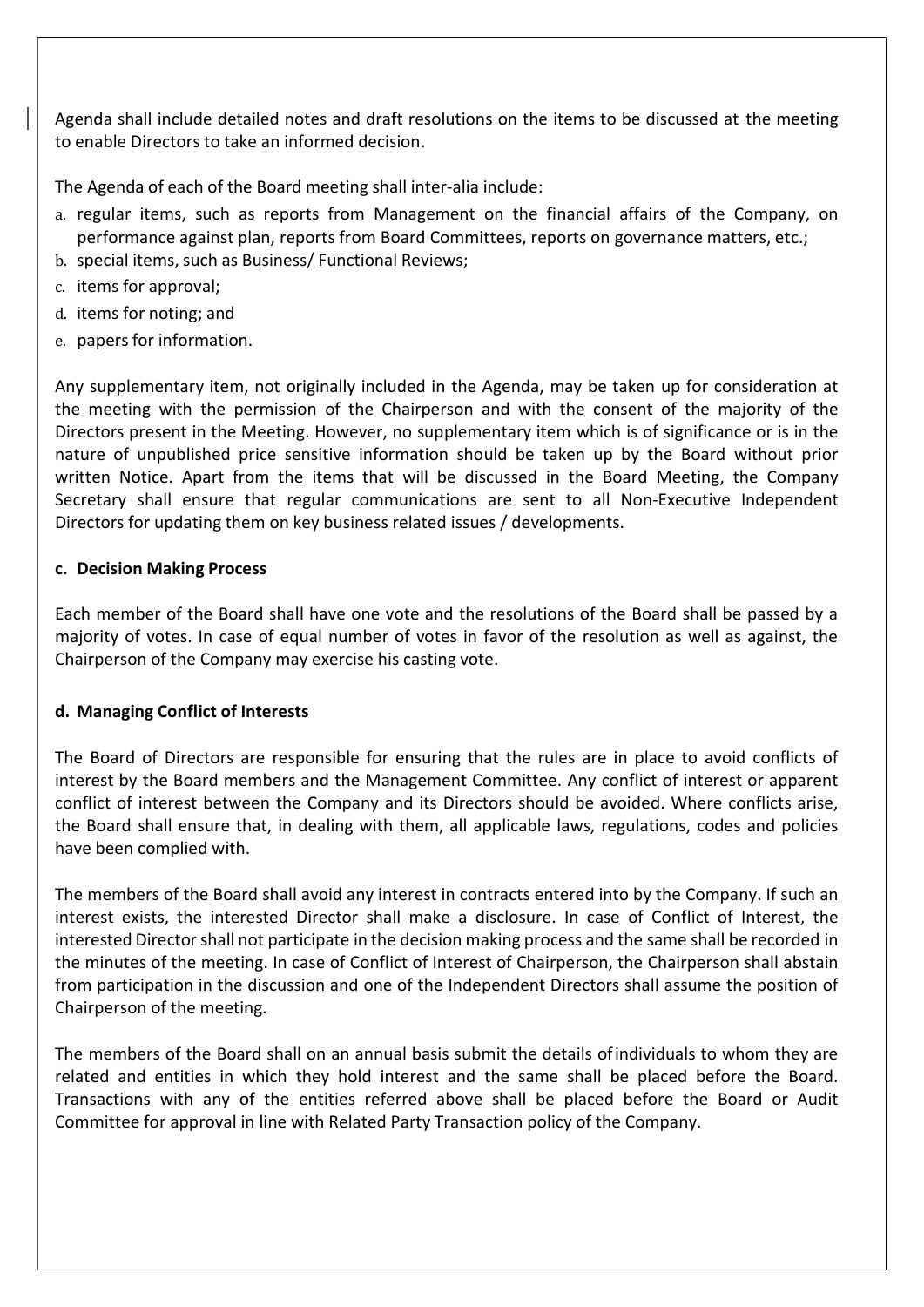#### e. Board Support

The Company Secretary is responsible for collation, review and distribution of all papers submitted to the Board for consideration. The Company Secretary is also responsible for the preparation of the agenda and convening of the meetings of the Board and Committees thereof. The Company Secretary shall attend all the meetings of Board and Committees thereof and advice/assure the Board and such Committees on Compliance and Governance principles and ensure appropriate recording of minutes of the meeting.

## f. Recording of Minutes

The Company Secretary of the Company is responsible for proper recording of minutes. Minutes of the Board and Committee meeting shall be circulated to the Board not later than fifteen days of the meeting and the same shall be placed before the Board and Committee at its next meeting, for confirmation. The Board and Committee members can give their comments / suggestions on draft minutes within seven days of circulation and the same shall be incorporated in the minutes of the meeting.

The minutes of meetings of the Board or Board Committees shall be circulated to the Board or Board Committees, respectively, along with the Agenda of the next meeting. Any alteration in the minutes shall be made only after obtaining express approval in the subsequent meeting in which such minutes are sought to be altered. Dissent or concern, if any, as expressed by any member of the Board, shall be recorded in the minutes.

## g. Delegation of Powers

The Board has delegated certain powers, authorities and discretions (including the power to subdelegate) to the Board's Committees. The Board supervises the execution of its responsibilities by the Board Committees and is ultimately responsible for the fulfillment of the duties by them.

## 4. Board Directors

## a. Term of Office of Directors

The Executive Directors serve in accordance with the provisions of the Companies Act, 2013. The Managing Director of the Company is appointed for a term of five years as per the requirement of the Act.

Independent Directors shall hold office for a term of up to five consecutive years on the Board of the Company. On conclusion of first term of 5 years, if the Board considers it appropriate they can propose the re-appointment of an Independent Director for another period of five years after taking approval of shareholders of the Company by way of a special resolution. Such proposal for reappointment shall be based on performance of the Independent Director and recommendation of the Nomination and Remuneration Committee and appropriate disclosure shall be made in the Board's Report.

No Independent Director shall hold office for more than two consecutive terms, but such Independent Director shall be eligible for appointment after the expiration of three years of ceasing to become an independent director. Provided that an Independent Director shall not, during the said period of three years, be appointed in or be associated with the Company in any other capacity, either directly or indirectly.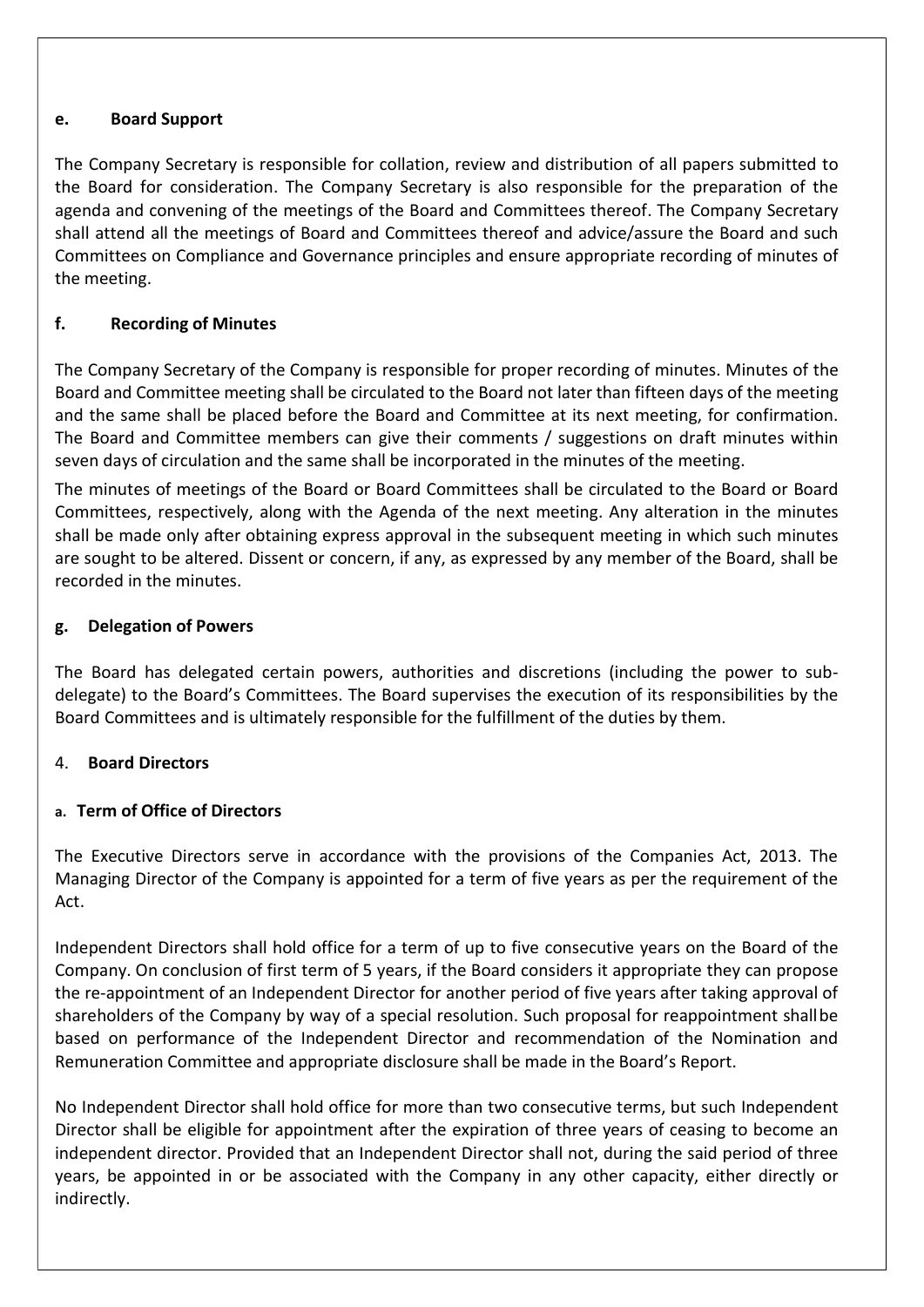In accordance with the Articles of Association of the Company, except the Managing Director and in accordance with the Act except the Independent Directors, all Directors step down at the Annual General Meeting each year and, if eligible, offer themselves for re-election.

#### b. Remuneration

The remuneration payable to Directors shall be comparable and justifiable, considering the size of the Company, volume of work involved, consistent requirement of management expertise and keeping in view the qualification and experience of the Directors. The Remuneration shall be in compliance with the provisions of the Companies Act, 2013 and as recommended and approved by the Board and its allied Committees.

## i. Executive Directors

The remuneration of the Executive Directors shall be determined by the Nomination and Remuneration Committee and shall be recommended to the Board for their approval. In order to create alignment with the strategy and business priorities to enhance shareholder value, a fair portion of the Executive Directors' total reward is linked to Company's performance.

#### ii. Non-Executive Directors

Non-Executive Independent Directors are eligible for sitting fees not exceeding limits prescribed under the Companies Act. The remuneration payable to Non-Executive Directors is decided by the Board of Directors. In the event, the annual remuneration payable to a single Non-Executive Director exceeds fifty percent of the total annual remuneration payable to all Non-executive Directors, approval of Shareholders by passing Special Resolution shall be obtained every year.

The Independent Directors are paid sitting fees for attending every meeting of the Board or Committees thereof, in accordance with the Remuneration Policy and within the limits approved by the shareholders at the Annual General Meeting of the Company. The Non-Executive Director shall not be entitled to Stock Option Plan of the Company.

#### c. Access to Independent Professional Advice

Directors are entitled to take independent professional advice, at the expense of the Company, on matters relating to the proper discharge of their office. This does not extend to issues regarding Directors' personal interests. The Company Secretary is responsible for arranging such external advice.

#### 5. Board Chairperson

#### a. Appointment

Subject to Articles of Association of the Company and applicable Laws and Regulations, the Board of Directors shall, after considering the recommendation of the Nomination and Remuneration Committee, appoint any Director as the Chairperson of the Company.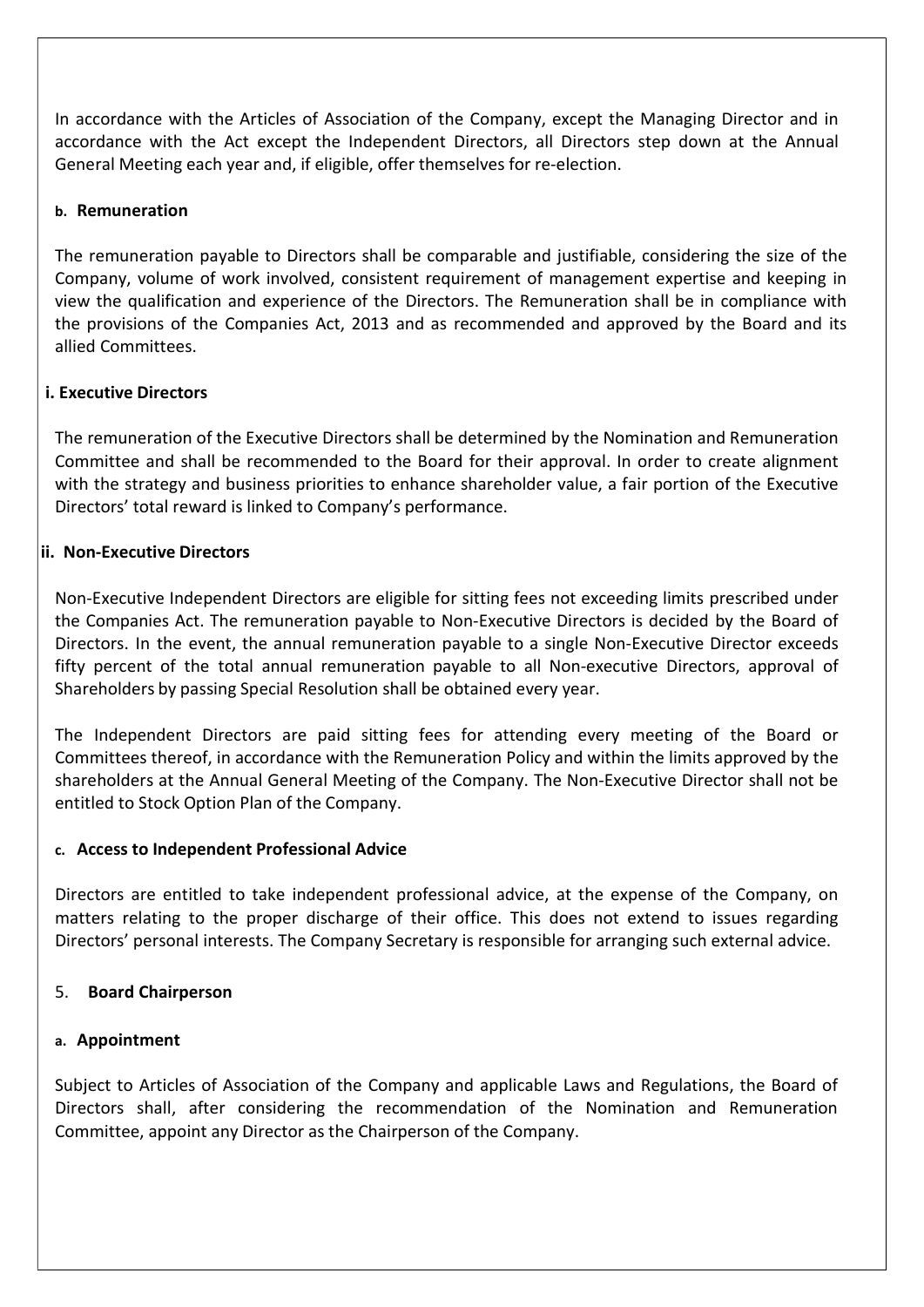#### b. Responsibilities

The Chairperson's general and specific responsibilities cover:

- a. conducting shareholders' meetings including AGMs;
- b. leading the Board and ensuring that it operates effectively in relation to all aspects of its role;
- c. ensuring that the members of the Board receive accurate, timely and clear information, in particular about the Company's performance, to enable the Board to take sound decisions, monitor effectively and provide advice to promote the success of the Company;
- d. encouraging active engagement by all the members of the Board;
- e. to take full account of the issues and the concerns of all Directors and ensuring that adequate time is available for discussion on strategic issues;
- f. promoting effective relationships and open communication, both inside and outside the board room, between Non-Executive Directors and the Executive Directors;
- g. building an effective and complementary Board, initiating change and planning succession in Board appointments, subject to Board and shareholders' approval;
- h. monitoring effective implementation of Board decisions;
- i. ensuring clear structure for and the effective running of Board Committees;
- j. in conjunction with the Lead Independent Director, ensuring that the performance of individuals and of the Board as a whole and its committees is evaluated at least once a year;
- k. in conjunction with Lead Independent Director, identifying and meeting the development needs of individual Directors and agreeing and regularly reviewing a personalised approach to training and development with each Director;
- l. addressing the development needs of the Board as a whole with a view to enhancing its overall effectiveness as a team;
- m. acting where appropriate as the Company's representative on corporate aims and policies including environmental and corporate social responsibility matters;
- n. guarding the corporate reputation and relations with relevant stakeholders;

## 6. Managing Director

#### a. Appointment and Tenure

The Managing Director (MD) of the Company is appointed by the Board after considering the eligibility criteria and qualification of the candidates. The MD is appointed for a period of five years and is eligible for reappointment, subject to approval of shareholders. The MD is responsible for day to day management of the Company and enjoys substantial powers of Management to discharge the responsibilities in managing the affairs of the Company on a day to day basis including power to sub delegate any of the powers in relation to the running of the Company. For the sake of brevity, these powers are not being reproduced again. Please refer to the Board Role and Powers.

#### b. Responsibilities

The Managing Director is entrusted with all the Board's powers, authorities and discretions (including the power to sub-delegate any of those powers, authorities, decision- making powers and discretions) in relation to the operational running of the Company and specifically all the Board's powers, authorities and discretions in relation to the following matters: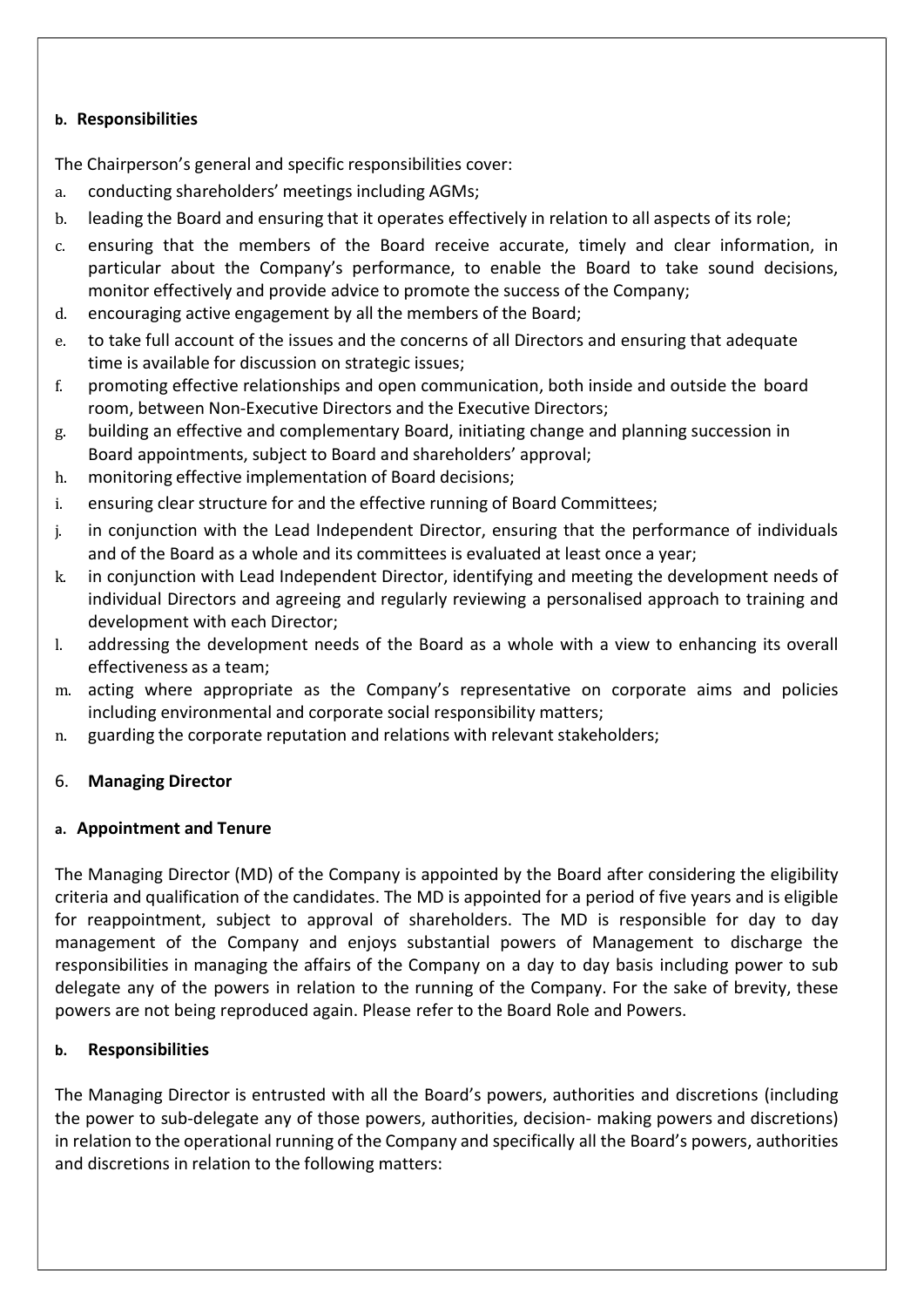## i. Strategy and Maintaining the Corporate Portfolio

- 1. proposing for approval by the Board, the strategies for shaping of the portfolio and direction of the Company, Corporate Financial Plan and priorities in corporate resource allocation;
- 2. ensuring that business plans and strategies are aligned with corporate objectives and priorities agreed with the Board;
- 3. agreeing geographical markets, products and places of operation of business of the Company with the Board of the Company;
- 4. monitoring the development of the markets in which the Company operates, testing future economic scenarios against growth objectives and making proposals to the Board for the corporate strategic priorities;
- 5. ensuring delivery of the Company's agreed strategy, business plans and financial performance;
- 6. preparing for approval by the Board periodic business performance report including quarterly and annual results;

## ii. Financial

- 1. setting financial and treasury strategies for the Company and implementing them;
- 2. overseeing efficient functioning of the operating framework, the accounting and reporting policies, planning and reporting processes (including internal control measures and authority levels) and implementing and maintaining such framework, policies and processes;

## iii. Governance

- 1. appointing and removing functional heads who report, directly or indirectly, to the Managing Director, subject to obtaining necessary approvals of the Committees, the Board and / or Shareholders of the Company, as may be applicable;
- 2. proposing to the Nomination and Remuneration Committee the remuneration policy and the specific remuneration, bonuses and other terms of employment of members of the Senior Management Personnel and other Functional Heads, who report directly to the Managing Director;
- 3. ensuring that the performance of Functional / Business Heads is systematically assessed and adequately rewarded;
- 4. ensuring a continual supply of leadership of the quality necessary to meet the strategic needs of the Business;
- 5. Establishing value leadership and expected norms of conduct, including implementation of and compliance with the Code of Conduct;
- 6. to provide, in conjunction with the Company Secretary, a properly constructed induction to new Directors;
- 7. preparing for approval by the Board, and implementing and managing, LT Foods' risk management approach;
- 8. implementing and managing compliance with Company's Code Policies and standards;
- 9. notify the Board of any issues, projects or transactions that in his judgment have the capacity to impact the reputation of the Company;

## iv. Communication with Stakeholders

- 1. interacting with the media and approving any press release in relation to any matter within the ambit of the Managing director;
- 2. preparing all public filings, reports and statements relating to the Business and representing the Company with in trade and professional bodies.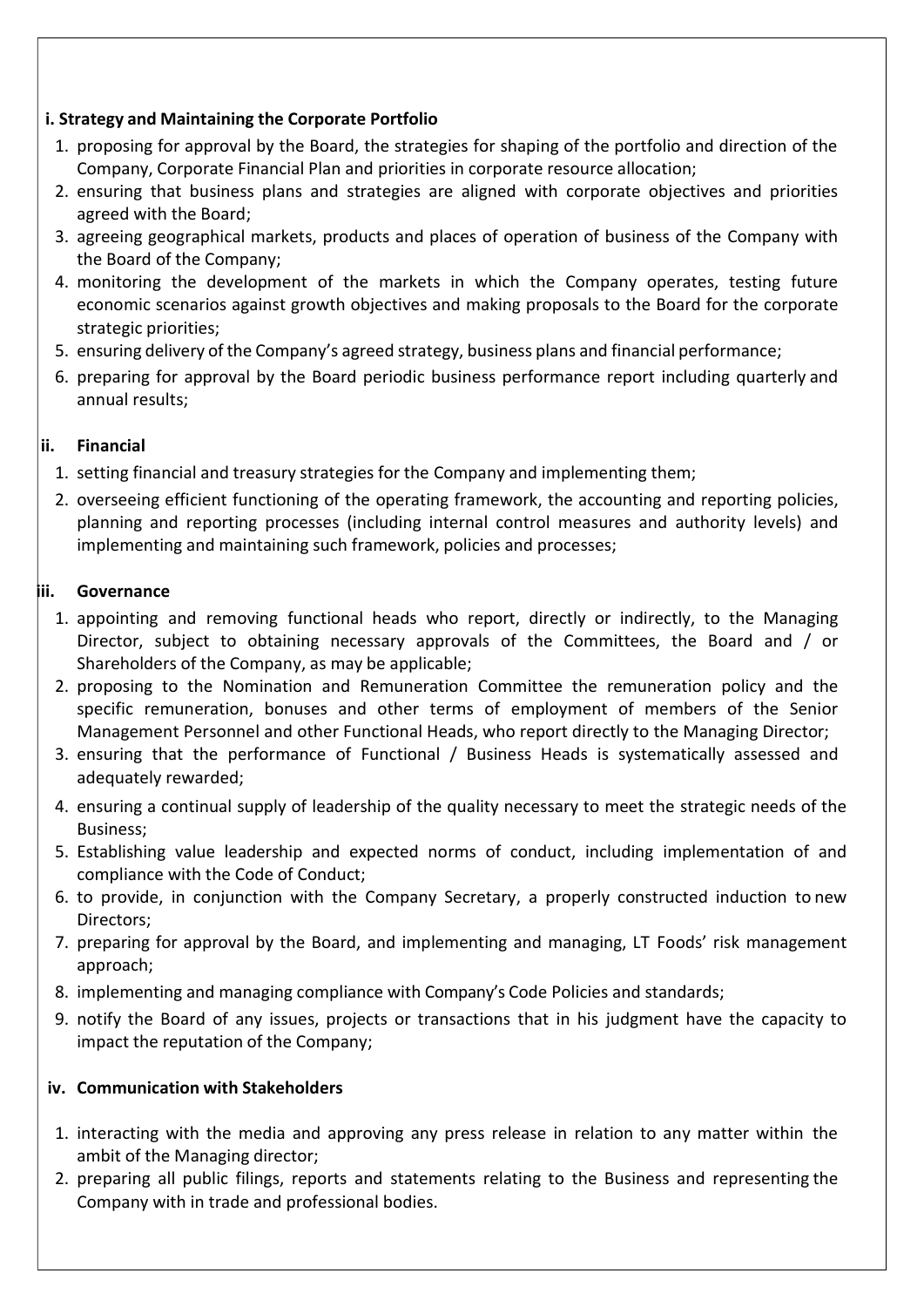#### v. Contracts

1. power to enter into commitments, agreements, contracts, instruments or other documents on behalf of the Company in relating to day to day functioning of the business.

## 7. Independent Directors

## a. Definition of Independent Director

The Board shall comprise Directors who qualify as "Independent" as per the statutory provisions applicable to the Company. The criteria chosen by the Board for Independent Director are as follows:

- a. is a person of integrity and possess relevant expertise and experience as may be deemed necessary by the Nomination and Remuneration Committee;
- b. is or was not a promoter / promoter group of the Company or holding, subsidiary or associate company;
- c. is or was not related to promoters or Directors in the Company or holding, subsidiary or associate company;
- d. does not have or did not have any pecuniary relationship with the company or holding, subsidiary or associate company, or their promoters, or directors, during the two immediately preceding financial years or during the current financial year;
- e. none of the relatives has or had pecuniary relationship or transaction with the company or holding, subsidiary or associate company, or their promoters, or Directors, amounting to two per cent or more of its gross turnover or total income or fifty lakh rupees or such higher amount as may be prescribed, whichever is lower, during the two immediately preceding financial years or during the current financial year;
- f. who, neither himself nor any of his relatives, holds or has held the position of a key managerial personnel or is or has been employee of the company or holding, subsidiary or associate company in any of the three financial years immediately preceding the financial year;
- g. who, neither himself nor any of his relatives, has or had no relationships within the last three years with statutory auditor, secretarial auditor, cost accountant, legal or consulting firm that has had transaction with the Company or its holding, subsidiary or associate company;
- h. who, neither himself nor any of his relatives, holds two per cent or more of the total voting power of the company;
- i. has or had no material business relationship with customers or suppliers of the company; during last three years;
- j. who possesses such other qualifications as deemed necessary by the Nomination and Remuneration Committee, in line with the criteria for appointment to the Board;
- k. who is not a non-independent director of another company on the board of which any nonindependent director of the listed entity is an independent director.

The Board will decide on the independence of a Non-Executive Director by applying these criteria to the particular circumstances of the individual concerned. Where there are additional criteria for a member to be considered independent imposed by applicable laws and regulations, the Board will apply such criteria. Every Independent Director shall at the time of appointment to the Board at the end of every financial year or whenever there is any change in the circumstances which may affect his status as an Independent Director, give a declaration that he meets the criteria of 'independence'.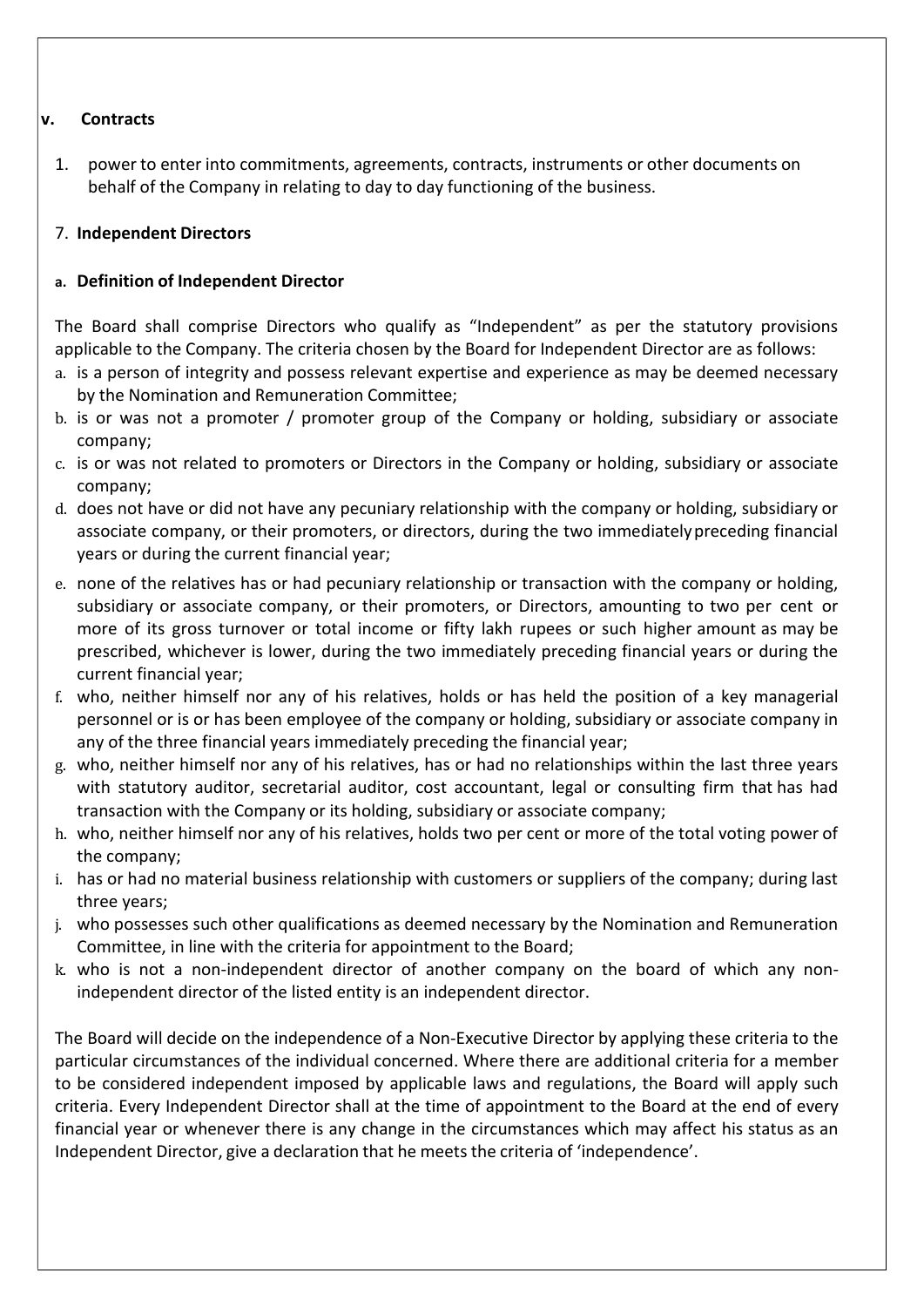#### b. Tenure

Independent Directors shall hold office for a term of up to five consecutive years on the Board of the Company. On conclusion of first term of 5 years, the Board may propose the re-appointment of an Independent Director for another period of five years for approval of shareholder of the Company by way of Special Resolution. Such proposal for reappointment will be based on performance evaluation of the Independent Director and the recommendation of Nomination and Remuneration Committee. At the time of proposing re-appointment of Independent Directors, appropriate disclosure shall be made in the Board's Report.

No Independent Director shall hold office for more than two consecutive terms, but such Independent Director shall be eligible for appointment after the expiration of three years of ceasing to become an independent director. Provided that an independent director shall not, during the said period of three years, be appointed in or be associated with the Company in any other capacity, either directly or indirectly.

In case any vacancy is caused by resignation or removal of an Independent Director and the composition of Board is not in compliance with the requirement of statute, such vacancy shall be filled within three months from the date of vacancy of the director.

## c. Meetings of Independent Directors

The Independent Directors shall meet without the executive directors presence, once in a financial year. Independent Directors shall amongst themselves elect one of them to lead the agenda of their meeting. The agenda of the meetings shall, inter alia, include following items:

- a. review the performance of Non-Independent Directors and the Board as a whole;
- b. review the performance of the Chairperson of the Company, taking into account the views of Executive Directors and Non-Executive Directors;
- c. assess the quality, quantity and timeliness of flow of information between the Company management and the Board that is necessary for the Board to effectively and reasonably perform their duties.

The Independent Directors may ask members of management and external professional advisers to attend those meetings. The Company Secretary shall assist them with the support they need.

In addition to these formal meetings, regular interaction shall take place between the Chairperson and Independent Directors to discuss such issues as are deemed appropriate.

## d. Lead Independent Director

The Board shall appoint one Lead Independent Director who shall be responsible for the following role:

- Provide leadership to the independent directors,
- Preside over all deliberation sessions of Independent Directors
- Liaise between the Chairperson and the Independent Directors
- Liaise on behalf of the independent directors and ensure Board effectiveness to maintain highquality governance of the organization and the effective functioning of the Board
- Provide objective feedback of the Independent Directors as a group to the Board on various matters, including agenda, quantity/ quality of information and other matters relating to the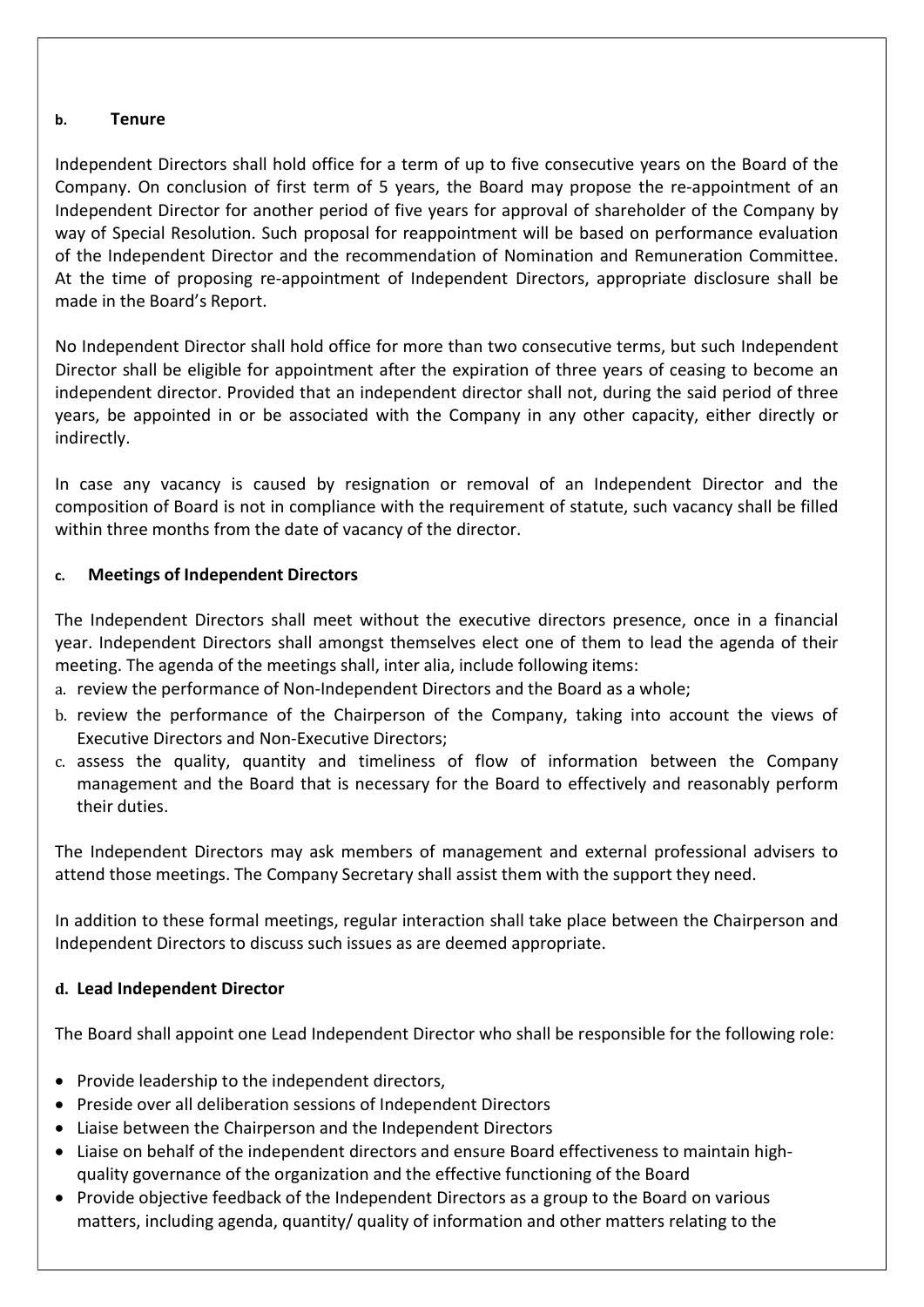Company.

- Perform such other duties as may be delegated by the Board / Independent directors
- Lead the performance evaluation of the Board Chairperson

## 8. Company Secretary

## a. Formal Status

The appointment or removal of the Company Secretary is a matter for the Board as a whole. All Directors have open access to the Company Secretary at any time and on any matter relating to the Company. The Company Secretary reports to the Board and administratively to the Managing Director of the Company.

#### b. Responsibilities

The Company Secretary is responsible:

- a. to provide to the Directors of the company, collectively and individually, such guidance as they may require, with regard to their duties, responsibilities and powers;
- b. to facilitate the convening of meetings and attend Board, Committee and General Meetings and maintain the minutes of these meetings;
- c. to obtain approvals from the Board, shareholders at the General Meeting, the Government and such other authorities as required under the provisions of the Act;
- d. to represent before various regulators, and other authorities under the Act in connection with discharge of various duties under the Act;
- e. to assist the Board in the conduct of the affairs of the company;
- f. to assist and advise the Board in ensuring good corporate governance and in complying with the corporate governance requirements and best practices; and
- g. to discharge such other duties as have been specified under the Act or rules;
- h. to ensure that the compliance status across the Organisation is monitored and reported to the Board; and
- i. such other duties as may be assigned by the Board from time to time.

## 9. Directors Induction & Training

## a. Background

The provision of an appropriate induction programme for new Directors and ongoing training for existing Directors is a major contributor to the maintenance of high corporate governance standards of the Company. The Management and the Company Secretary are jointly responsible for ensuring that such induction and training programmes are provided to Directors.

The Independent Directors also request management to provide detailed understanding of any specific project, activity or process of LT Foods. The management provides such information and training either at the meeting of Board of Directors or otherwise.

#### b. Induction

The induction process is designed to:

a. build an understanding of LT Foods Limited, its businesses and the markets and regulatory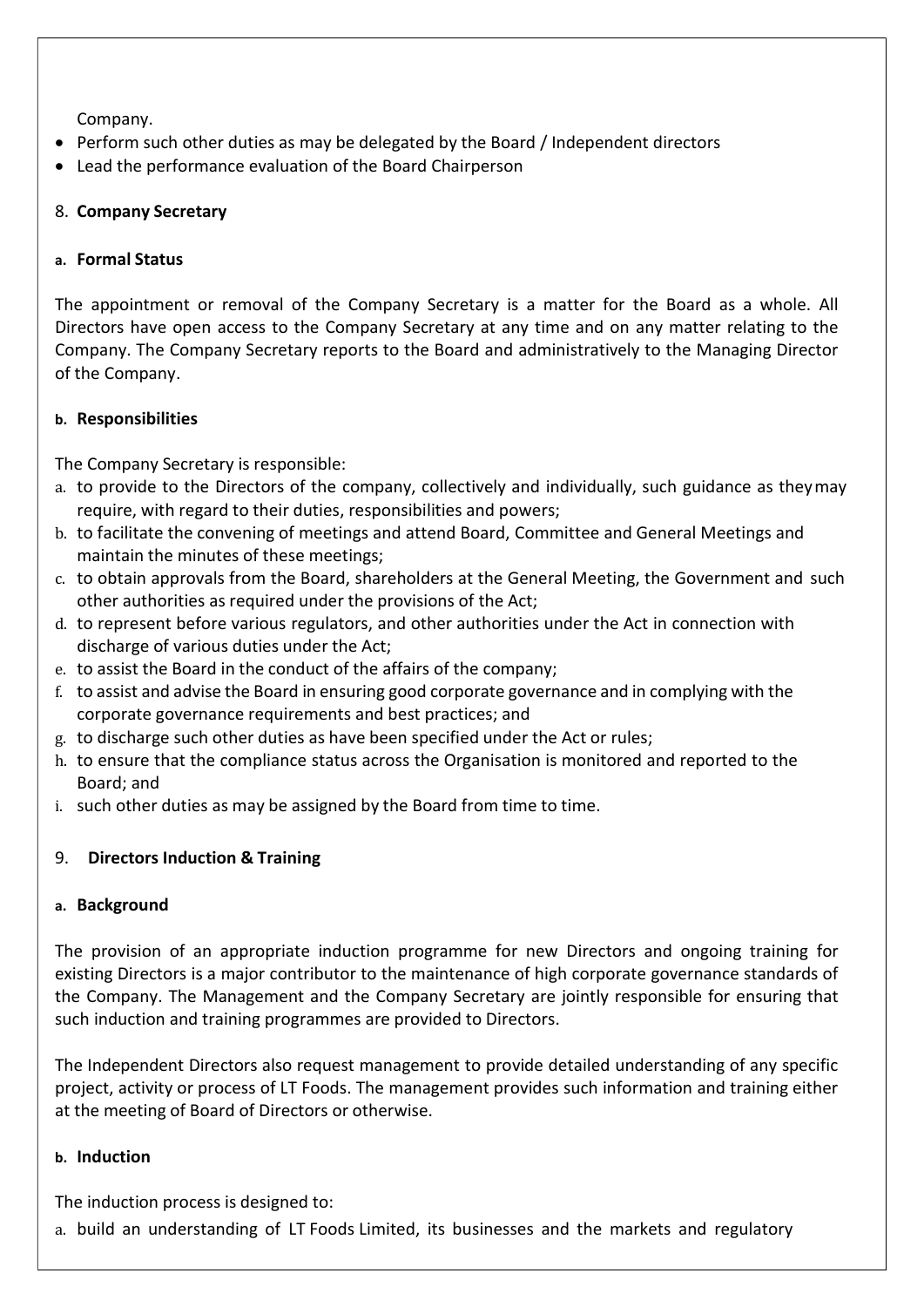environment in which it operates;

- b. provide an appreciation of the role and responsibilities of the Director;
- c. fully equip Directors to perform their role on the Board effectively; and
- d. develop understanding of Company's people and its key stakeholder relationships.

The Company Secretary shall provide new Directors, both Executive and Non-Executive, with a briefing on their legal and regulatory responsibilities as Directors. This includes provision of a Directors' Induction kit containing general information on Company's Structure, Key Policies of the Company, Brief profile of the Board of Directors, Role and Responsibility of the Directors and necessary disclosure forms.

The induction briefing for Non-Executive Independent Directors includes interactive sessions with Business and Functional heads, Auditors and a visit to market or any plant.

#### c. Training

The Company Secretary keeps the Board briefed on legal and regulatory development relevant to the Company and the Directors. The Company Secretary ensures that the programme to familiarise the Non-Executive Directors with the business is maintained over time and kept relevant to the needs of the individuals involved and the Board as a whole. Based on the yearly performance evaluation of the Board and individual Directors, the Chairperson shall in consultation with Lead Independent Director agree on the Training and Development needs of the Board as a whole and decide on action plan for each year. The Company Secretary shall be responsible for implementation of such plan and Chairperson shall regularly review the same.

In addition to the extensive induction and training provided as part of the familiarization programme, the Independent Directors are also taken through various business and functional sessions in the Board meetings including the Board meetings to discuss strategy.

#### 10. Board Evaluation

#### a. Background

It is important that the Board, Board Committees and individual Directors are evaluated on the effectiveness of their performance in a rigorous and structured manner to ensure that their contribution is reflected in the growth of the Company whilst adhering to highest corporate governance standards. The Companies Act, 2013 (the Act) also provides for the evaluation of the Board, its Committees and individual Directors. The Act requires disclosure in the Board's Report of the manner in which a formal annual evaluation has been made by the Board of its own performance and that of its Committee and Individual Directors.

#### b. The Board

The Chairperson in consultation with a Lead Independent Director nominated by the Independent Directors, shall lead the process of evaluation of the Board as a whole. The Company Secretary shall be responsible for organizing such an evaluation.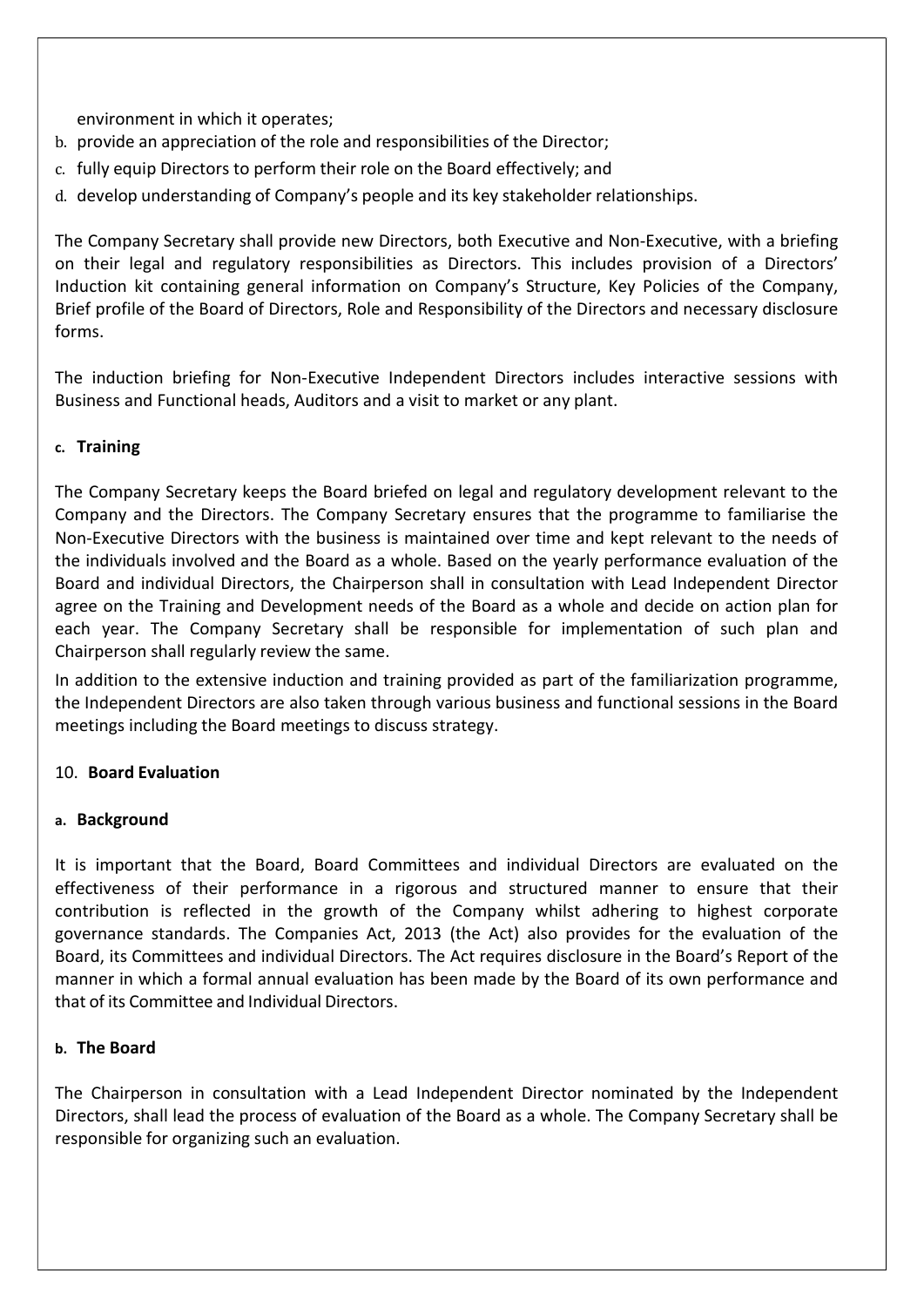#### c. Board Committees

The Chairman shall lead the process of evaluating the performance of all the Committees. This includes taking the views of the Board on the performance of the Committee, the delivery of performance against the terms of reference of the Committee and thereafter shall report the results of the process to the Board.

#### d. Independent Directors

The evaluation of Independent Directors shall be done by the entire board of Directors which shall include -

- (a) performance of the Independent Directors; and
- (b) fulfillment of the independence criteria from the management.

#### e. Non-Executive Directors

For Non-Executive Directors, such evaluation shall be based on criteria viz. the considerations which led to the selection of the Director on the Board and the delivery against the same, contribution made to the Board / Committees, attendance at the Board / Committee Meetings, impact on the performance of the Board / Committees, instances of sharing best and next practices, engaging with top management team of the Company, participation in strategy Board Meetings etc.

#### f. Executive Directors

The criteria for evaluation of Executive Directors will include the annual performance plan of the concerned Executive Director and delivery against the same, assessment made by the Management in addition to the above criteria laid down for Independent Directors to the extent applicable.

#### g. Chairperson

The Lead Independent Director shall lead the evaluation process whereby the Board evaluates the performance of the Chairperson. In this process, the Lead Independent Director shall consult the Executive Directors and fellow Non-Executive Directors.

The Lead Independent Director shall share the results of the assessment with the Chairperson. These individual assessments should be taken into account in the evaluation of the performance of the Board as a whole.

#### h. Process for Evaluation

The Company Secretary shall, in consultation with the Chairperson and Lead Independent Director, lay down the process and provide guidance on how to carry out the evaluation. The Company Secretary shall update this guidance on annual basis in the light of internal experience and external best practice. The Company Secretary may also take help of an independent consultant for review / development of the evaluation process. Following each evaluation, a report shall be prepared based on appropriate interviews and/or responses to questionnaires. The report shall be reviewed and discussed by the Board following its submission to the Board by the Chairperson. Thereafter, the Chairperson, with the support from the Company Secretary shall implement the actions that the Board decides as appropriate.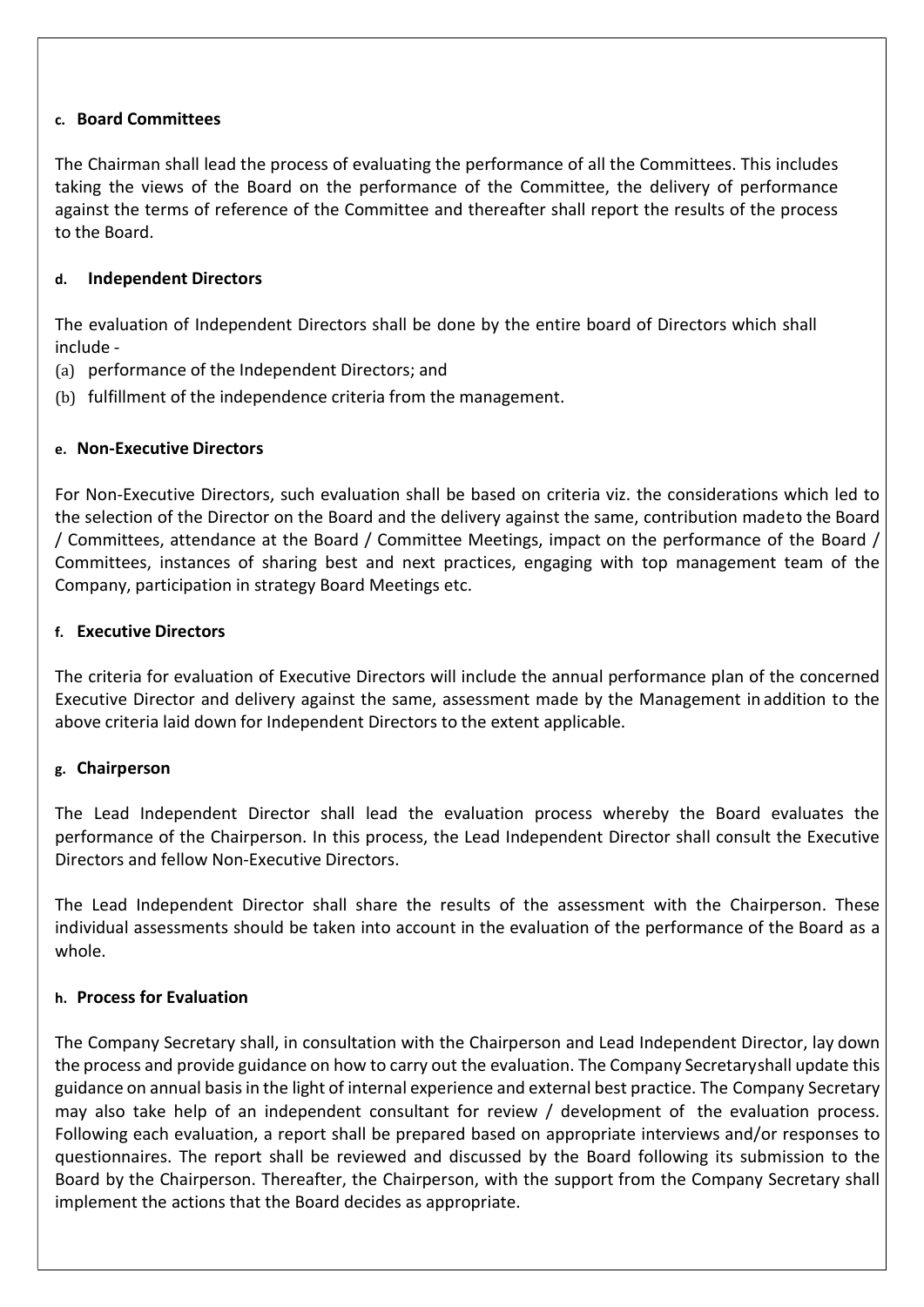#### 11. Auditors

#### a. Internal Auditor

In order to ensure the independence and credibility of the internal audit process, the Board shall appoint an internal auditor who will be supported by a team of independent auditors and shall be responsible for internal audit of the functions and activities of the company. The internal auditor shall, in consultation with Audit Committee, formulate the scope, functioning, periodicity and methodology for conducting the internal audit. The Internal Auditor reports to the Audit Committee and is administratively reporting to the Chief Financial Officer. The Appointment and Remuneration of Internal Auditor will be subject to approval of Audit Committee.

#### b. Statutory Auditors

The Statutory Auditor shall be appointed by shareholders at the Annual General Meeting, based on the recommendation of the Board of Directors. The Audit Committee shall be the first point of reference for appointment of auditors and shall evaluate the performance of the Statutory Auditor and recommend to the Board their appointment, re-appointment along with the annual audit remuneration or removal.

The Auditor shall, on an annual basis, submit a certification of independence and arm's length relationship with the company to the Board.

The Audit Committee will review and monitor Auditor's independence, objectivity and effectiveness of the audit process. The Audit Committee will discuss the annual work programme and the depth and detailing of the audit plan to be undertaken by the auditors.

All Directors, and in particular the Chairperson and members of the Audit Committee, have open access to the Statutory and Internal Auditor of the Company at any time and vice versa. The Statutory Auditors have open access to the Internal Auditor at any time and vice versa.

In order to maintain independence of Auditors, the Company shall rotate the audit partner responsible for audit of the Company, every five year and the Audit firm shall be rotated every ten years. A cooling off period of five years must have elapsed before an audit partner or audit firm can be re-appointed by the Company.

#### c. Secretarial Auditor

The Board shall also appoint Independent Secretarial Auditors to conduct secretarial audit on an annual basis and submit the report to the Board.

#### 12. Relation with Shareholders

The Company recognises the importance of continuous communication with the shareholders of the Company and is committed to implementing effective and innovative ways of conveying effective information to our shareholders. The Company shall provide to shareholders access to balanced and understandable information about the Company.

#### a. Rights of Shareholders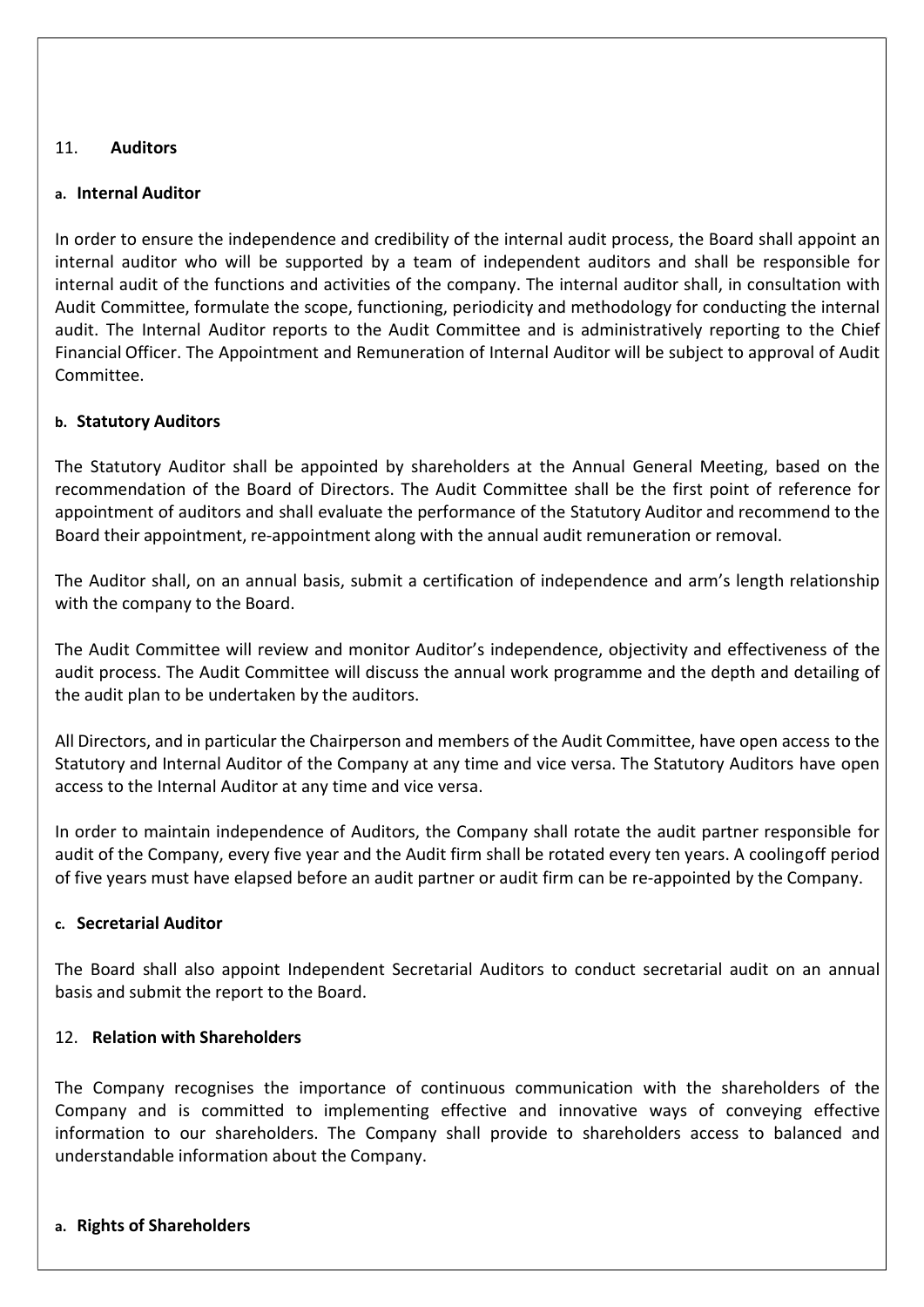The Shareholders of the Company shall have following rights:

- a. to participate in, and to be sufficiently informed on, decisions concerning fundamental corporate changes;
- b. opportunity to participate effectively and vote in general shareholder meetings;
- c. to be informed of the rules, including voting procedures that govern general shareholder meetings;
- d. opportunity to ask questions to the board, to place items on the agenda of general meetings, and to propose resolutions, in accordance with the provisions of the Companies Act, 2013;
- e. participation in key decisions, such as the nomination and election of board members;
- f. sufficient and timely information concerning the date, location and agenda of general meetings, as well as full and timely information regarding the issues to be discussed at the meeting;
- g. sufficient and timely information on capital structures and arrangements that enable certain shareholders to obtain a degree of control disproportionate to their shareholding;
- h. exercise of ownership rights by all shareholders, including institutional investors;
- i. adequate mechanism to address the grievances of shareholders;
- j. protection of minority shareholders from abusive actions by, or in the interest of, controlling shareholders acting either directly or indirectly, and effective means of redress.

#### b. Contact with the Directors

Shareholders may contact an Individual Director, the Board as a group, or a specified Board Committee, including the Independent Director, by sending communication to the Company Secretary at the registered office. The Corporate Secretarial Department will receive and process communications before forwarding them to the addressee. A communication concerning a process related or general query will be answered by the Corporate Secretarial Department. Communication concerning serious issues will be escalated to the Chairperson of the Stakeholders' Relationship Committee, through the Company Secretary of the Company. Each Director is encouraged to attend the Company's annual meeting of shareholders to address shareholder's concerns, if any.

The Corporate Secretarial Department shall be first point contact for the shareholders and shall be responsible for ensuring the highest standard of service levels to the Shareholders / Investors. The Company shall periodically conduct investor satisfaction survey and benchmark the service standards for continuous improvement.

## c. Methods of Communication

The Company shall regularly communicate relevant information to shareholders through a range of forums, publications and online. These shall include:

- a. the General Meeting
- b. transcripts of Minutes of General Meetings and Speeches
- c. the Annual Report
- d. investor presentations
- e. disclosures to the Stock Exchanges
- f. the Company website

In addition to the formal interactions with the shareholders in the General Meeting the Company Secretary